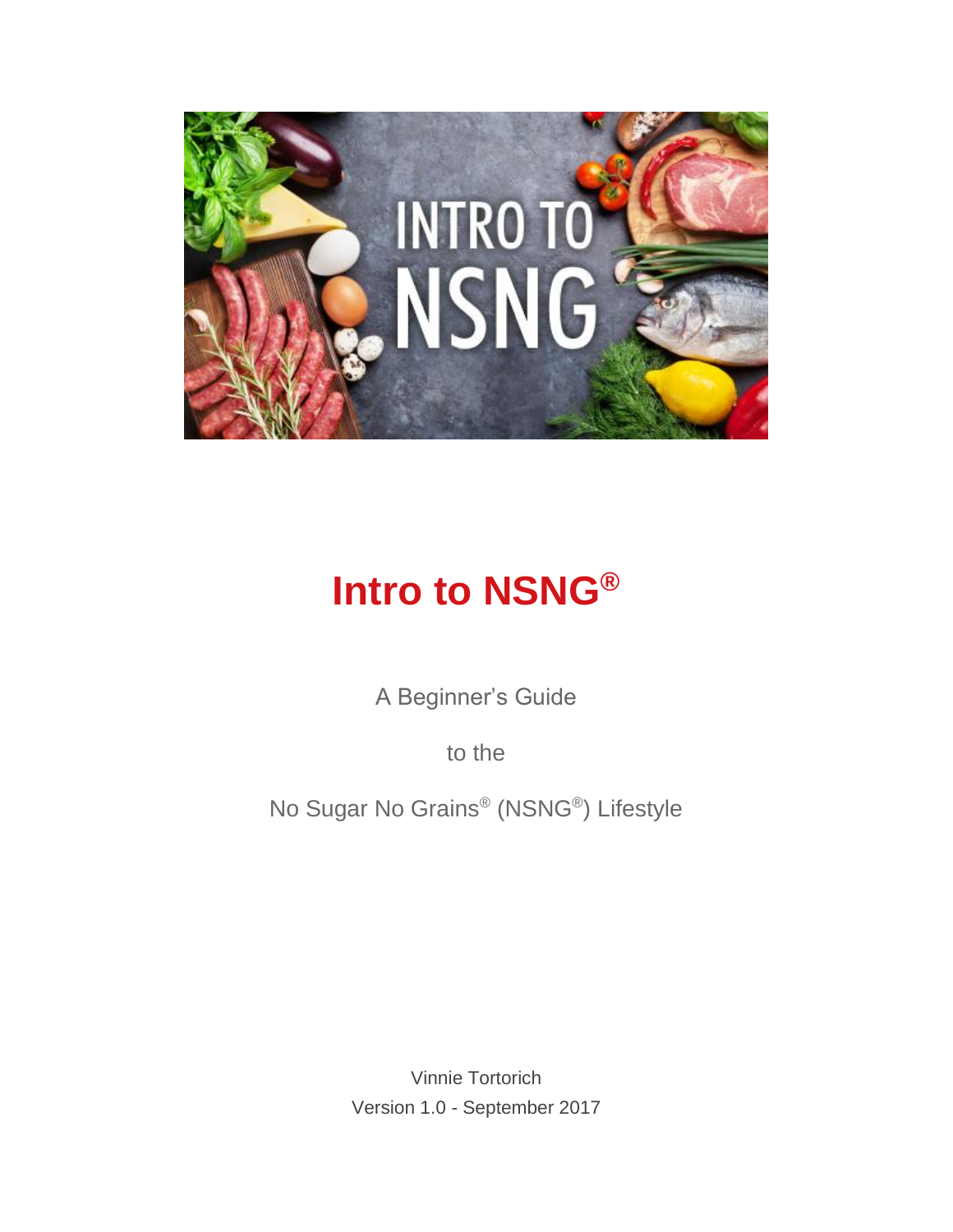# TABLE OF CONTENTS

| <b>Who is Vinnie Tortorich?</b>                                     | 3              |
|---------------------------------------------------------------------|----------------|
| NSNG <sup>®</sup> stands for No Sugar No Grains                     | 4              |
| <b>Debunking Some Food Myths</b>                                    | 5              |
| The Science of It All                                               | 6              |
| <b>How to Get Started</b>                                           | 7              |
| Before We Begin                                                     | $\overline{7}$ |
| Let's Do This Thing!                                                | 8              |
| <b>List of Names for Sugar</b>                                      | 9              |
| <b>List of Grains</b>                                               | 10             |
| Grains Commonly Used in a Typical Western Diet                      | 10             |
| <b>Commonly Found Foods Containing Grains</b>                       | 10             |
| <b>What about Beans, Pulses and Legumes?</b>                        | 11             |
| And the Lowly Potato? That's Not a Grain.                           | 11             |
| <b>What Should I Be Drinking?</b>                                   | 12             |
| <b>The Basics</b>                                                   | 12             |
| What about Alcohol?                                                 | 13             |
| What about Coffee?                                                  | 13             |
| What About Diet Sodas and Soft Drinks?                              | 14             |
| Now for the Good Stuff. Oooooh Yeeeaaah!                            | 14             |
| <b>Exercise is a Poor Way to Lose Weight</b>                        |                |
| What to Expect in the First Few Days and Weeks                      | 16             |
| Appendix 1 - No Sugar No Grains® (NSNG®) Frequently Asked Questions | 17             |
| <b>Appendix 2 - More Great Resources</b>                            |                |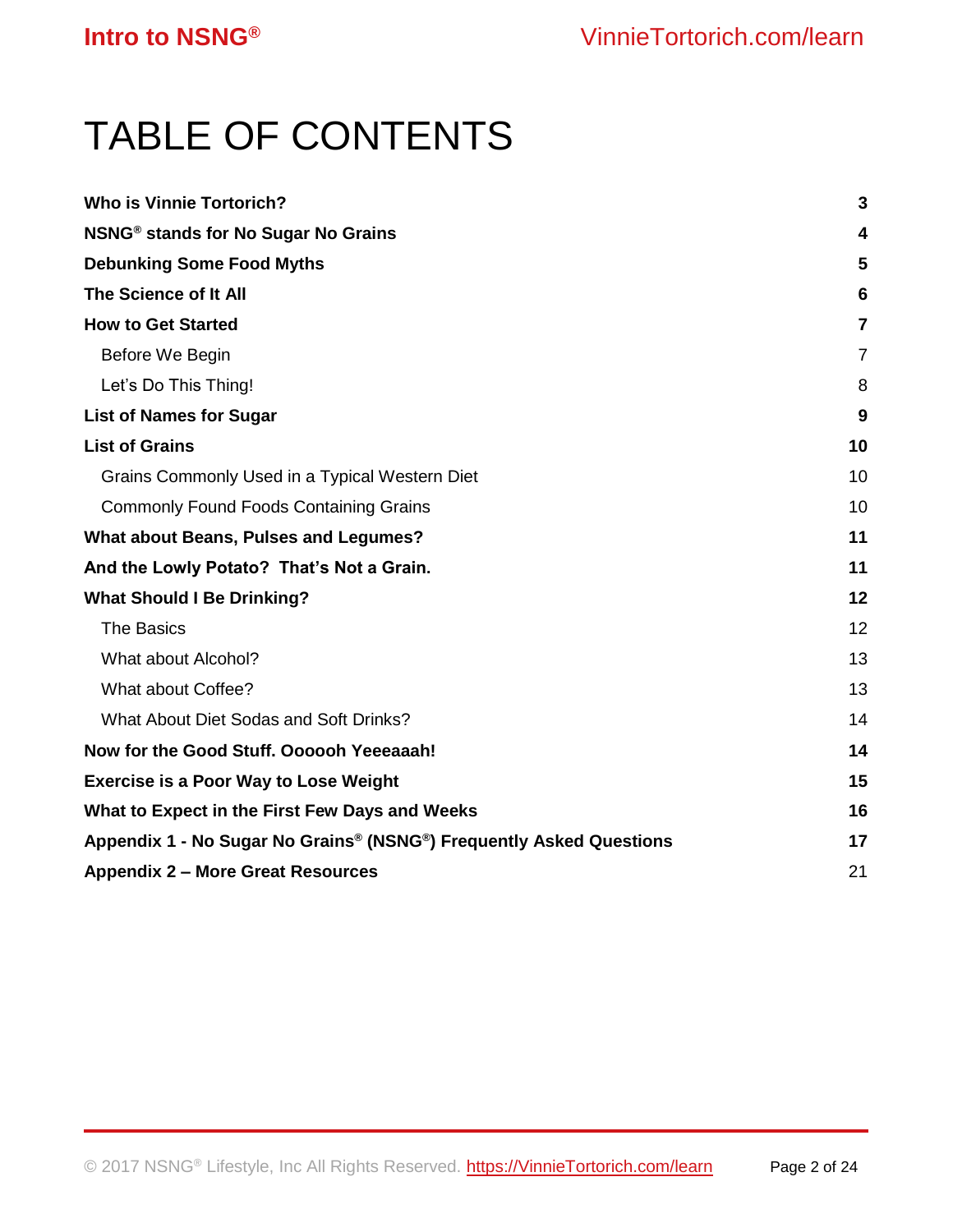## <span id="page-2-0"></span>Who is Vinnie Tortorich?



Hi, I'm Vinnie. Welcome to the NSNG® ("No Sugar No Grains") lifestyle. If you're here, it's because you want to **improve your lifestyle and your health**. Most people come here because they want to lose weight, but other benefits may include improvement of the symptoms associated with metabolic syndrome such as Fatty Liver Disease, Type 2 Diabetes, Sleep Apnea, and high Triglycerides. In addition, you will experience **increased energy** without the highs and lows brought on by a high carbohydrate diet. In other words, **you won't be "hangry"!** You will also enjoy exercise more and significantly **improve physical performance**, whether you're walking the dog, playing with your kids or competing in a marathon.

In the following pages, I will give you a **basic explanation of the NSNG® lifestyle**, how to get started, what to eat, what not to eat and what to expect.

My degree is in Physical Education from Tulane University and I have been a personal trainer working with private clients in New Orleans and Los Angeles since the 1980s. I started weight training in a tiny gym in my hometown of Donaldsonville, La when I was 9 years old, inspired by the great Jack Lalanne. I was a 235 lb linebacker for Tulane, I was on the podium in several World Championship 24 Hour Mountain Bike Races and I've competed in multiple Ultracycling Events such as the Furnace Creek 508 and The Race Across Oregon. I tell you that to tell you this - I'm pretty sure I've seen every health/diet scheme come and go in the last 35 years, but the one truth that has stayed the course, that is

undeniable, is that sugars and grains have absolutely no place in a healthy lifestyle.

When I was hired by Hollywood producers to help a certain celebrity slim down for a show or movie, I told them that they could eat whatever they wanted, as long as it didn't contain sugars or grains. This was how I kept Hollywood thin. At the time, I knew it was the best way to lose weight, but I was not fully aware of the far-reaching health benefits of eating this way. That came later, after cancer.



In 2007 I was diagnosed with Leukemia. I was lucky the chemo worked. Speaking with my doctor on how to

prevent it from coming back, I asked her what I should be eating - should I be juicing (as in fruits and veggies), become vegan or fruitarian? Her answer surprised me. She gave me two pieces of advice:

- 1. take extra B vitamins; and
- 2. cut down your sugar consumption (carbohydrates) as much as possible.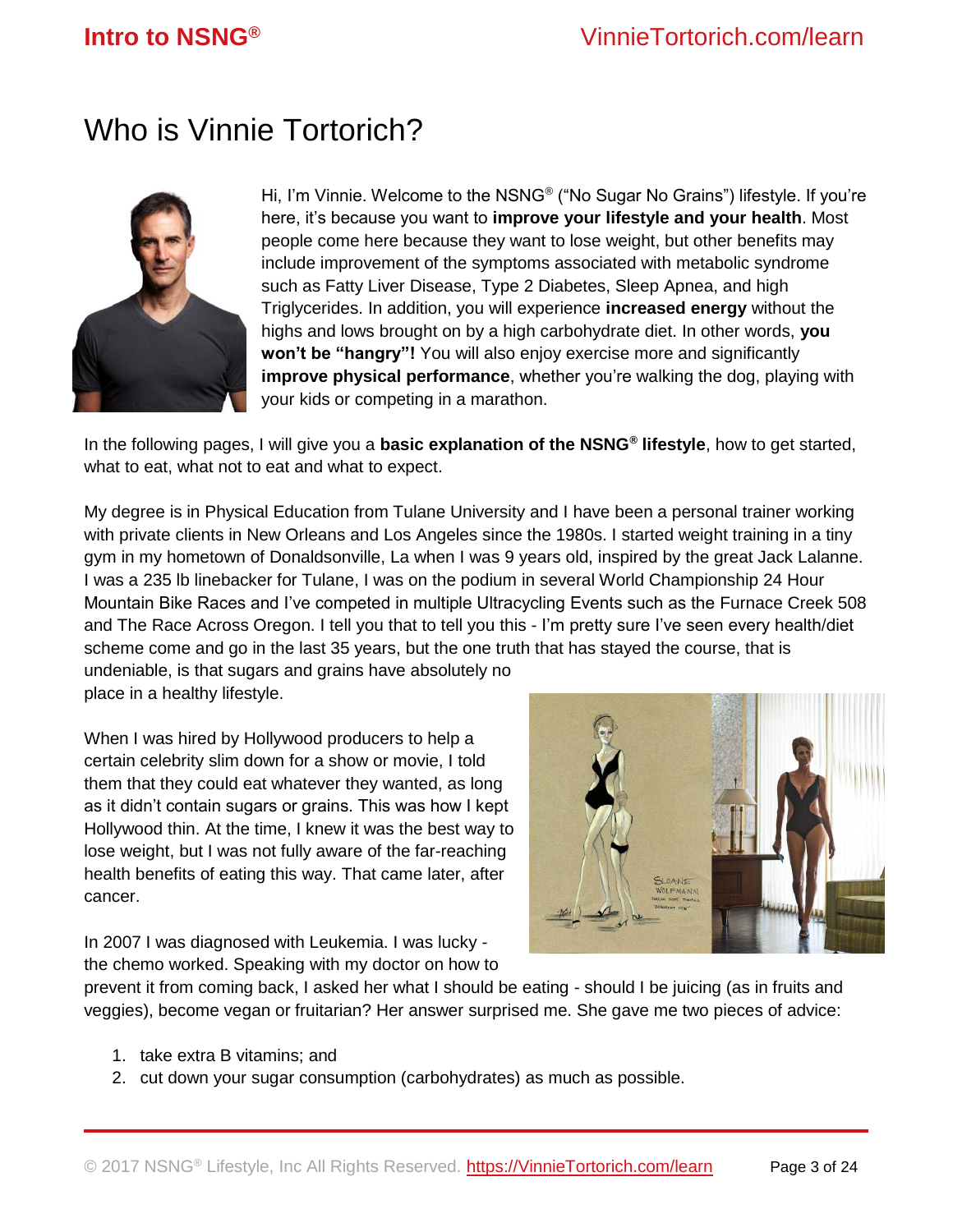

Cut down my sugar consumption? That was OK for the Hollywood set, but how would an athlete, cycling hundreds of miles a week and competing in non-stop races of over 500 miles, do *that*?

Conventional science tells us that athletes require enormous amounts of sugar for energy, right? Her prescription meant that every time I ate a PowerBar or a carbohydrate gel, I was feeding my cancer. Not a good feeling…

Could I cut sugar out of my diet and still cycle competitively? I did it every year in the off season, but had never raced or trained hard without sugars and grains. I had to give it a go. Simply put, my life depended on it.

I cut out all sugars and grains and high carbohydrate foods such as potatoes (I'll tell you how in the next pages) and what I found was completely amazing. Not only was I able to cycle just as well, but my

ability to run long distances, hike up mountains and even row a boat was the same, if not better. There was difference, however. I noticed that after a long hard workout I didn't have the same amount of inflammation and soreness in my joints and muscles. I began to feel better and perform better.

It was then that I realized that this protocol is not just for the benefit of the Hollywood Elite. It is a lifestyle choice that enables every one of us to attain our weight loss and fitness goals. Even better, it is simple, easy to do and completely gimmick and gadget-free.

## <span id="page-3-0"></span>NSNG® stands for No Sugar No Grains

NSNG® started off as a term that I would use with my clients to make a lower carbohydrate diet easy to understand and adopt. Stick with me here - I'll explain more on why we want to lower the carbohydrates in our diet later.

You may be thinking that I'm taking away all the good stuff but here's the good news! You are going to be able to eat a LOT of the good things that you thought were bad for you. Do you like eggs and bacon every morning? Then, have at it!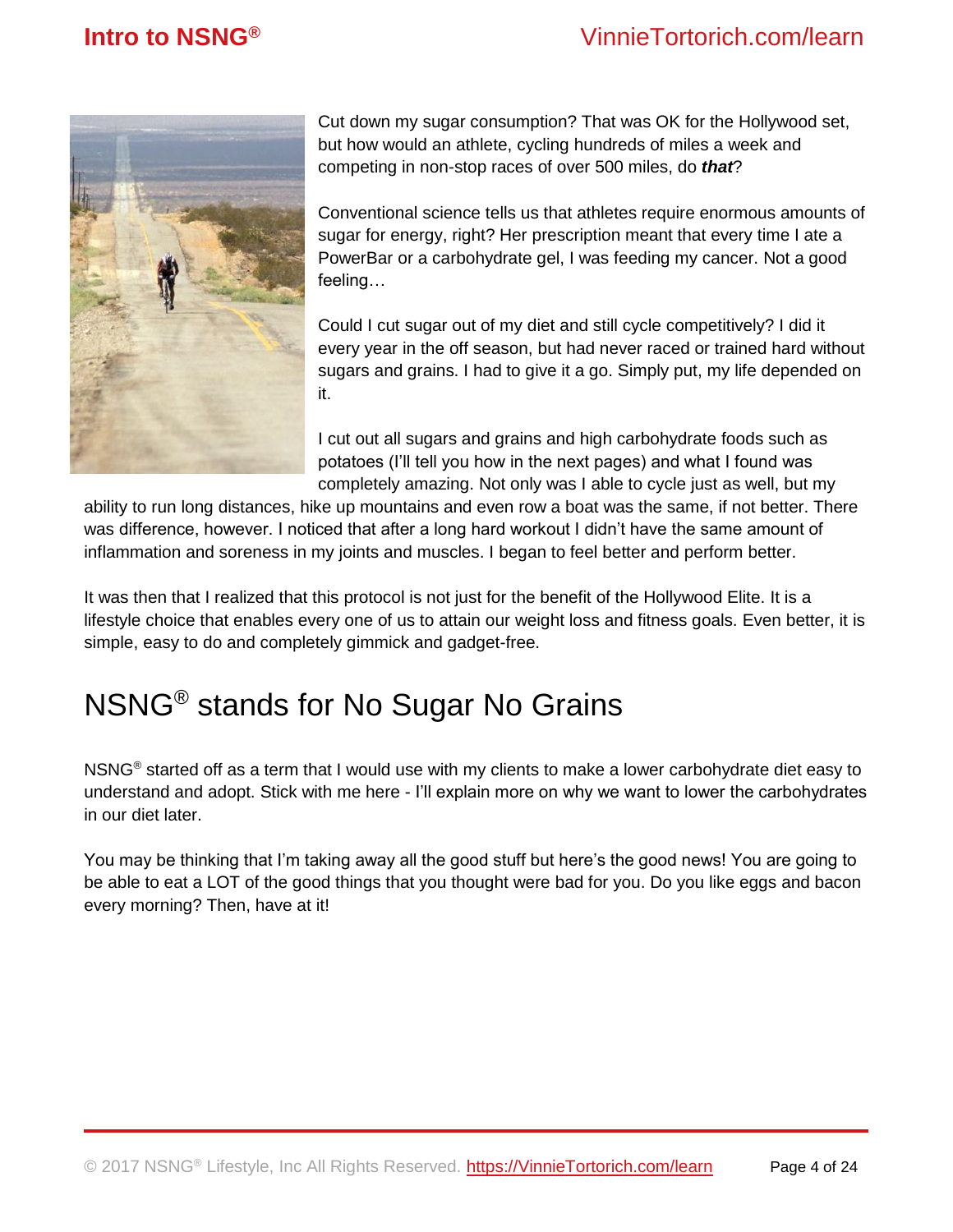

<https://vinnietortorich.com/2015/08/the-obesity-epidemic-with-gary-taubes/>

What about cheese, cream, nuts, steak, and chicken with the skin on? "What's that" you say? Yes, you heard it right - you can have that too! How about high fat fruits like avocados and olives? Well knock yourself out, my friend. Eating NSNG® is FUN!

## <span id="page-4-0"></span>Debunking Some Food Myths

Some common beliefs that many people still hold and which are fiercely reinforced by the food and diet industries are the following:

- Calorie in/Calorie Out is the only way to lose weight
- Veganism/Vegetarianism is the best way to lose weight and be healthy
- We all need to eat 5 servings of fruit per day
- Fruit is OK because it's "natural' sugar
- Whole grains are good for you
- Always choose the low-fat option
- Honey, Agave, Maple Syrup, Artificial Sweeteners are OK
- Drink X liters of water a day
- Saturated fat is bad for you
- Only eat the egg whites
- "Diet" sodas and foods are ok

And on...and on.... you get the point. THESE ARE ALL BIG FAT LIES!!!!!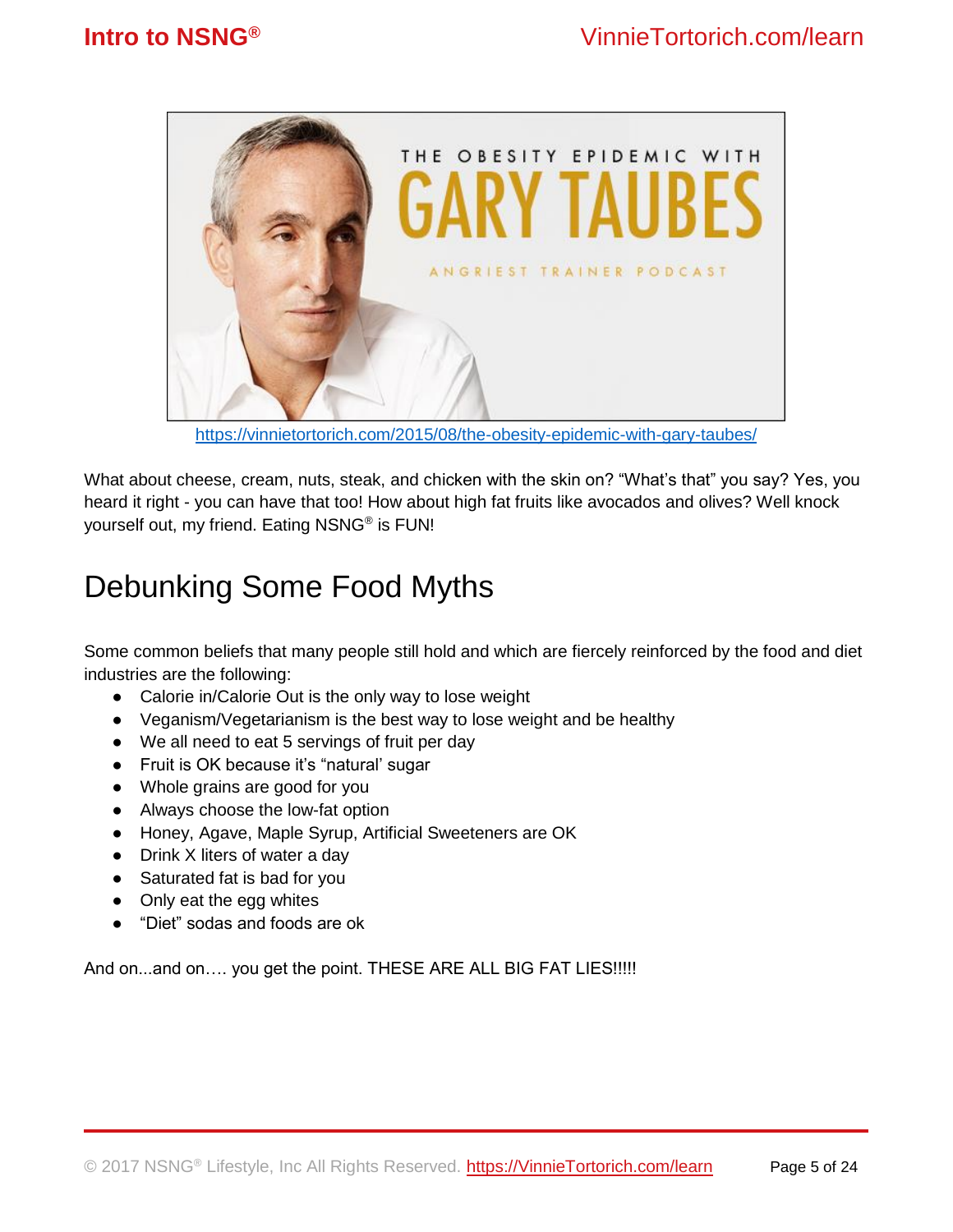## <span id="page-5-0"></span>The Science of It All

Simplified explanation of the role of hormones in weight gain and loss

"The major benefit of NSNG® and carb restriction is rapid weight loss from a reduction of insulin and glucose spikes. Although it is helpful to track macronutrients on any diet, most people lose weight inadvertently on NSNG® without making a conscious effort to restrict calories.

Weight loss is easier due to fewer cravings and appetite control through a normalization of hormones like leptin and ghrelin, which are dysregulated in people with more adiposity and who are consuming excess carbohydrates.

Generally speaking, the more you adhere to NSNG® the easier it gets (fewer sugar cravings) and the more fat loss and health benefits you will derive. Emerging data supports the NSNG® lifestyle and a recent study was published in [The Lancet](http://www.thelancet.com/journals/lancet/article/PIIS0140-6736(17)32252-3/fulltext) showing the potential dangers of excess sugars and grains and the benefits of replacing these carbohydrates with calories from fat."

Dominic D'Agostino, PhD Associate Professor Department of Molecular Pharmacology and Physiology Morsani College of Medicine [USF Faculty Profile](http://health.usf.edu/medicine/mpp/faculty/24854/Dominic-DAgostino.aspx) **[KetoNutrition](http://ketonutrition.org/)** [Facebook](https://www.facebook.com/dominic.dagostino.1) **[Twitter](https://twitter.com/DominicDAgosti2?lang=en) [LinkedIn](https://www.linkedin.com/in/dominic-d-agostino-156014b/)** 

### More Links:

[http://www.telegraph.co.uk/news/2017/08/29/low-fat-diet-linked-higher-death-rates-major-lancet-study](http://www.telegraph.co.uk/news/2017/08/29/low-fat-diet-linked-higher-death-rates-major-lancet-study-finds/)[finds/](http://www.telegraph.co.uk/news/2017/08/29/low-fat-diet-linked-higher-death-rates-major-lancet-study-finds/) [http://www.thelancet.com/journals/lancet/article/PIIS0140-6736\(17\)32241-9/abstrac](http://www.thelancet.com/journals/lancet/article/PIIS0140-6736(17)32241-9/abstrac)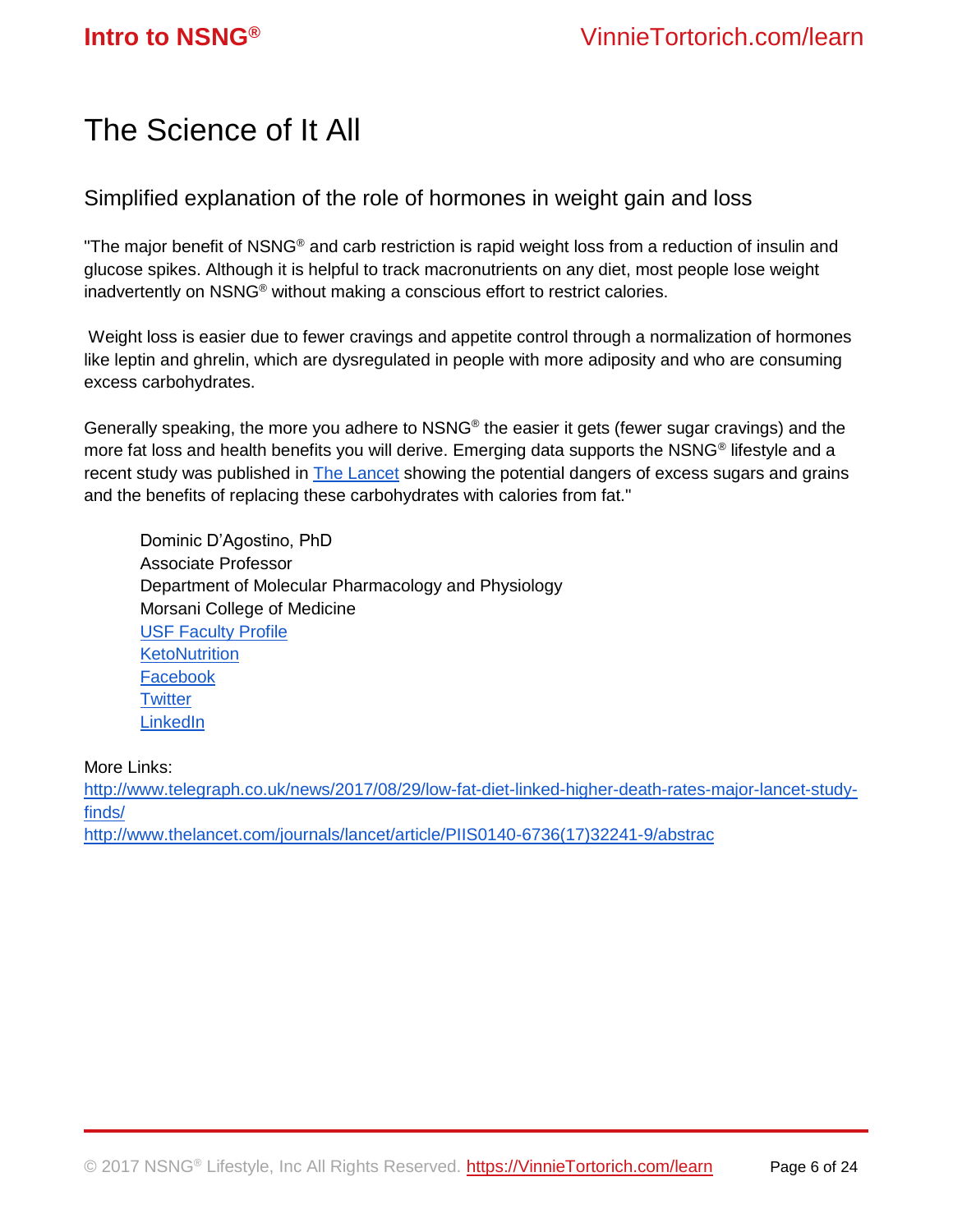

<https://vinnietortorich.com/2015/10/type-2-diabetes-and-insulin-levels-with-dr-fung/>

The fact is, obesity is not a moral weakness or a character defect. It is a result of damage done to our bodies by overconsumption of the type of foods that are promoted as healthy by the government (that is slowly beginning to change btw) and constantly advertised and sold to us by the food and diet industries.

It's not our fault that we have been misinformed but it *is* our responsibility, now that we have the information, to take action.

<span id="page-6-0"></span>Don't panic! There is a very simple solution, which I am about to give you.

## How to Get Started

## <span id="page-6-1"></span>Before We Begin

You may have a spouse/partner/roommate and/or kids who isn't/aren't starting NSNG® and that's OK. As a matter of fact, when you start NSNG®, don't try and force anyone else to do it too. You'll just turn them off. Lead by example. They'll see how well you're doing and most likely start to copy you when they are ready.

Regarding kids, I get asked all the time "How do I switch my kids over?". My answer is, "don't worry about this right now". *You* have to be your number one priority - everything else will follow from your success.

If you live by yourself, the instructions on the next page are very clear and easy to follow. If you live with other people who are not going NSNG® yet, obviously, you cannot completely purge your pantry, fridge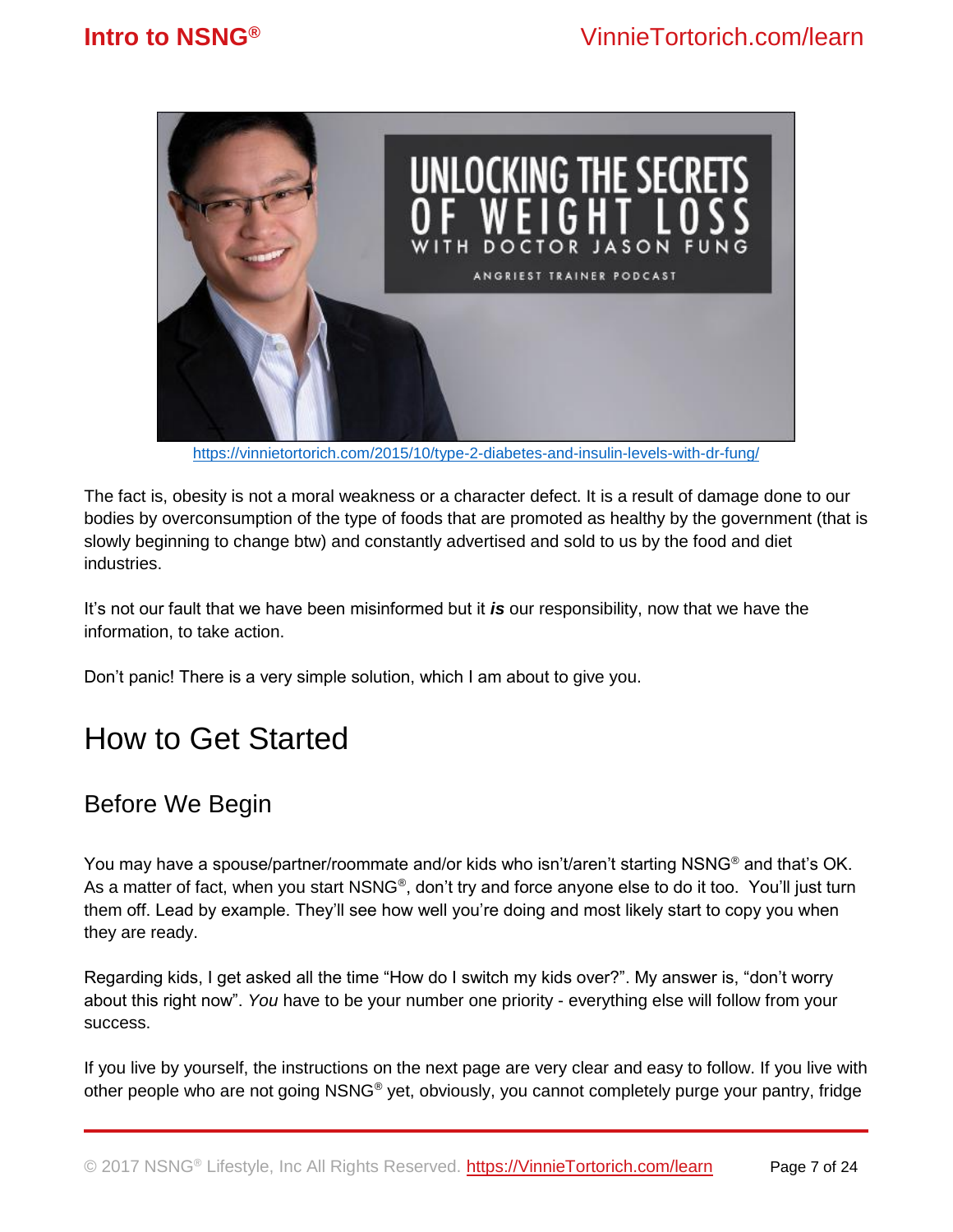and freezer. You will have to create an area in each of these places that is strictly for your needs. Of course, your household members are welcome to eat these things too!

Most of my clients find that, as time goes by, the rest of the household begins to follow and usually without realizing it. As you start to make healthier choices at the market and there is less junk food in the home you will see that they don't really miss it and are quite satisfied with the replacements and the occasional 'treat".

## <span id="page-7-0"></span>Let's Do This Thing!

Take a hard-line stance. Clean out your pantry, fridge and freezer. If you live with other people who are not going NSNG®, just throw away any offending items that can easily be replaced with healthier choices (e.g. salad dressings and condiments that contain high fructose corn syrup, maltodextrin, etc. See the list of 'hidden sugars' in the next section).

Get a large garbage bag, read the labels of every single thing in there and *THROW OUT*:



● Everything that contains sugar and/or grains (You'll find a list of substitute names for sugar and a list of grains in the next two sections)

● Anything with a label that reads Low Fat, Non-Fat, Low Calorie or Lite including low-fat, skimmed or nonfat dairy products

● Anything that is a "Diet" product and contains any alternative or artificial sweetener

● Protein bars, energy bars, health food bars, vegan bars, protein powder and energy gels

● Sodas, diet sodas, fruit and vegetable juices, sports drinks, coconut water, chocolate milk and energy drinks.

If you live by yourself or the whole household is going NSNG® you don't need any of these things for you or any of your guests. That includes the ice cream - and no, no guest is *EVER* going to walk in and say "Hey, do you have any ice cream?" Yeah, you think it kinda sucks, but trust me, you'll thank me later.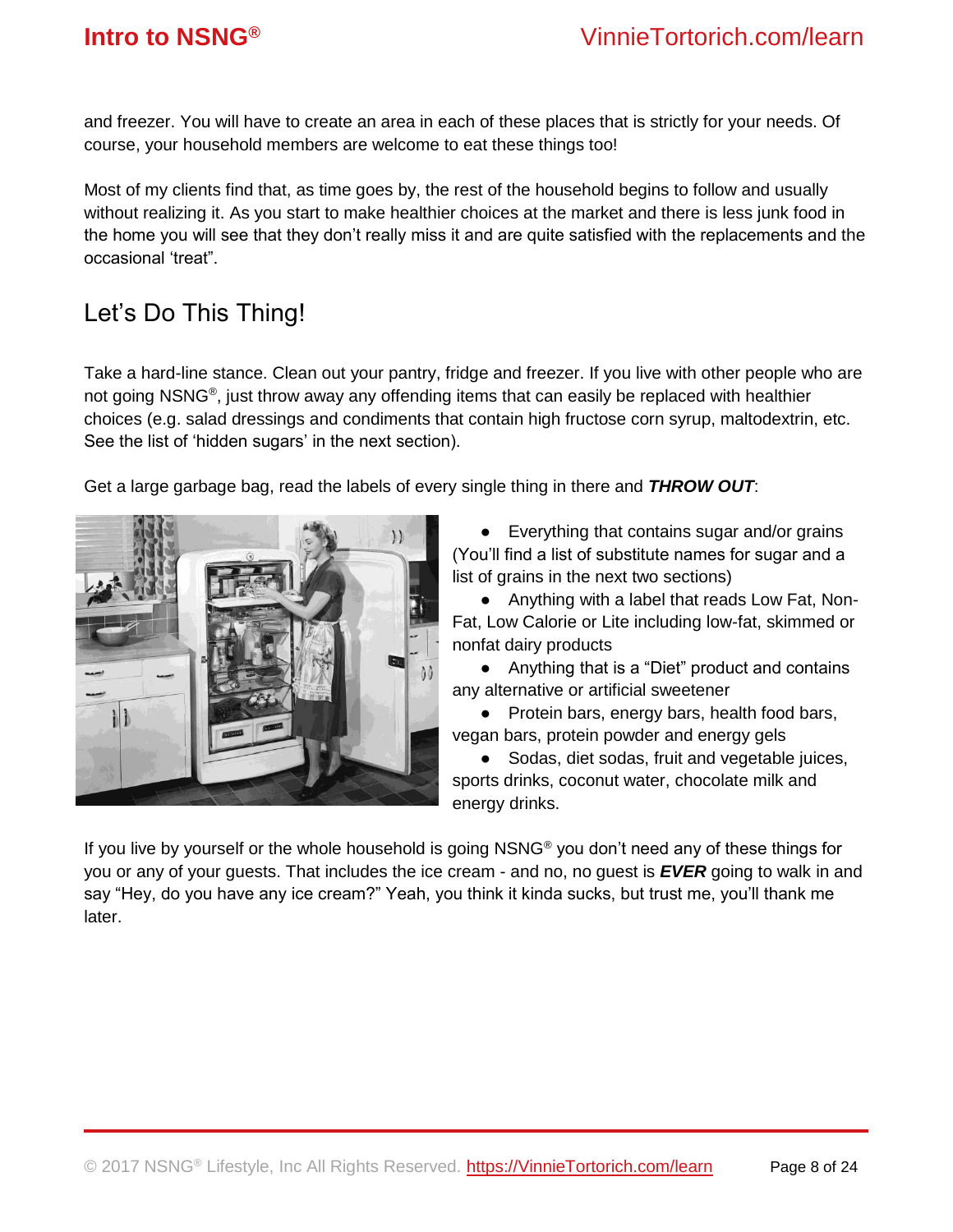## <span id="page-8-0"></span>List of Names for Sugar



Sugar comes under many, many names. As the general public wises up to the dangers of sugar consumption, the food and diet industries redouble their efforts to come up with more and more complicated names for it. This way, they can keep on adding this highly addictive substance to their products without us noticing, or so they think…

Here's the list of different names for sugar, which is regularly updated:

- Agave nectar
- Barbados sugar
- Barley malt
- Barley malt syrup
- Beet sugar
- Brown sugar
- Brown Rice Syrup
- Buttered syrup
- Cane juice
- Cane juice crystals
- Cane sugar
- Caramel
- Carob syrup
- Castor sugar
- Coconut palm sugar
- Coconut sugar
- Coconut nectar
- Confectioner's sugar
- Corn sugar
- Corn sweetener
- Corn syrup
- Corn syrup solids
- Crystalline Fructose
- Dates
- Date sugar
- Dehydrated cane juice
- Demerara sugar
- Dextrin
- Dextrose
- Evaporated cane juice
- Free-flowing brown sugars
- Fructose
- Fruit juice
- Fruit juice concentrate
- Fruit Juice Sweetened
- Galactose
- Glucose
- Glucose solids
- Golden sugar
- Golden syrup
- Grape sugar
- HFCS (High-Fructose Corn Syrup)
- Honey
- Icing sugar
- Invert sugar
- Lactose
- Malt syrup
- **Maltodextrin**
- **Maltol**
- **Maltose**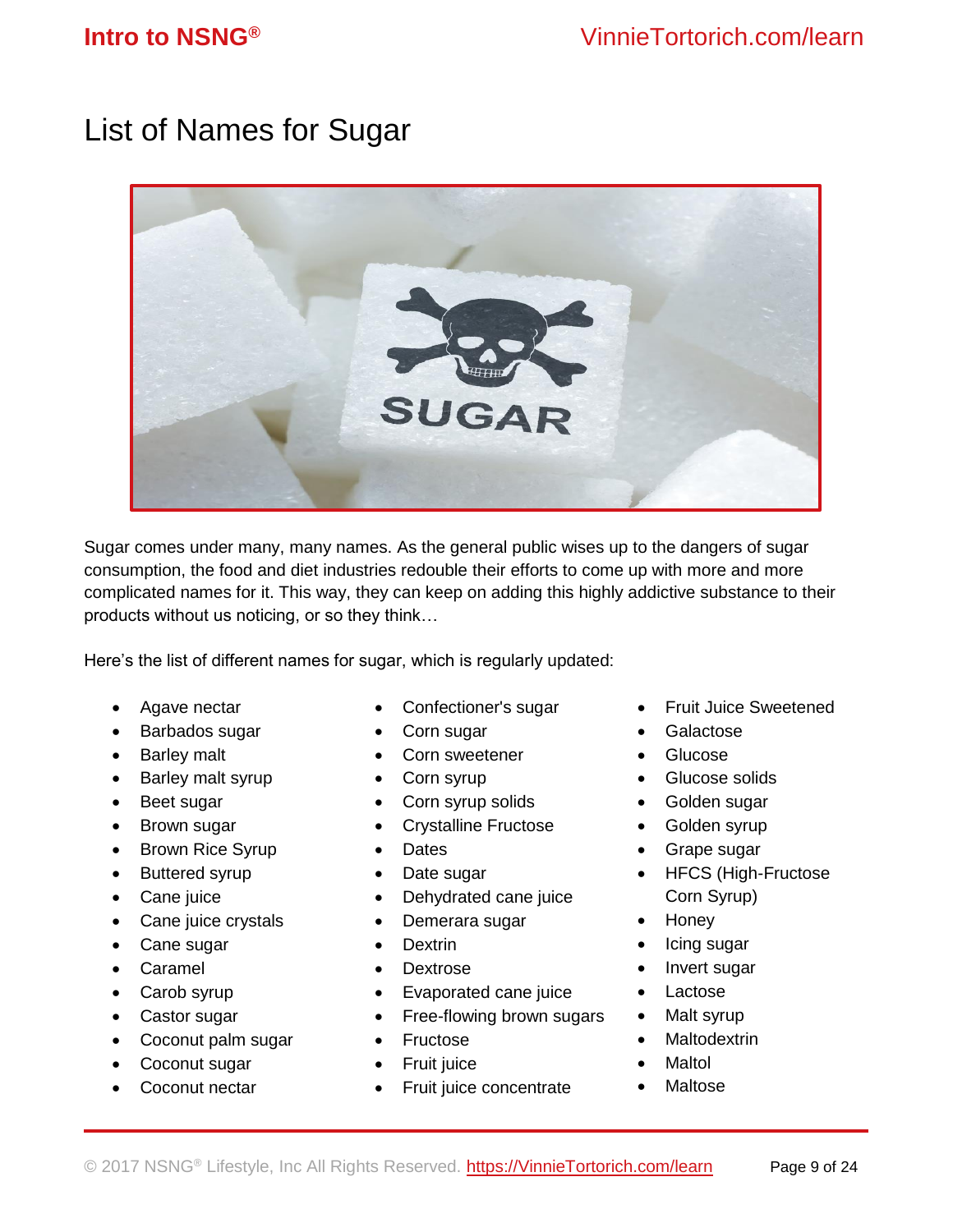## **Intro to NSNG®** VinnieTortorich.com/learn

- Mannose
- Maple syrup
- Molasses
- Muscovado Sugar
- Palm sugar
- Panocha
- Powdered sugar
- Raw sugar
- Refiner's syrup
- Rice syrup
- Saccharose
- Sorghum Syrup
- Sucrose
- Sugar (granulated)
- Sweet Sorghum
- Syrup
- Treacle
- Turbinado sugar
- Yellow sugar
- Xylose

## <span id="page-9-0"></span>List of Grains

## <span id="page-9-1"></span>Grains Commonly Used in a Typical Western Diet

- Wheat (i.e. brown, white, sprouted, whole, cracked, sorghum, durum)
- Corn
- Rice
- Quinoa
- Oats (aka Oatmeal)
- Spelt
- Kamut
- Barley
- Rye
- Bulghur
- Polenta

Yes, you must avoid all of these but don't forget to read the labels for everything you eat from now on. Be sure to take your reading glasses if you need them! Make it a hobby!

## <span id="page-9-2"></span>Commonly Found Foods Containing Grains

- Pasta
- Bread
- Pastry
- Pizza (I'm very sorry about this one… really, I am… but it's on the no-fly list until you hit your target weight, and then only for special occasions!)
- Pies
- Cookies
- Pastries
- Thick Sauces
- Nigiri Sushi (i.e. the ones with rice of course, you can eat rice-free Sashimi Sushi!)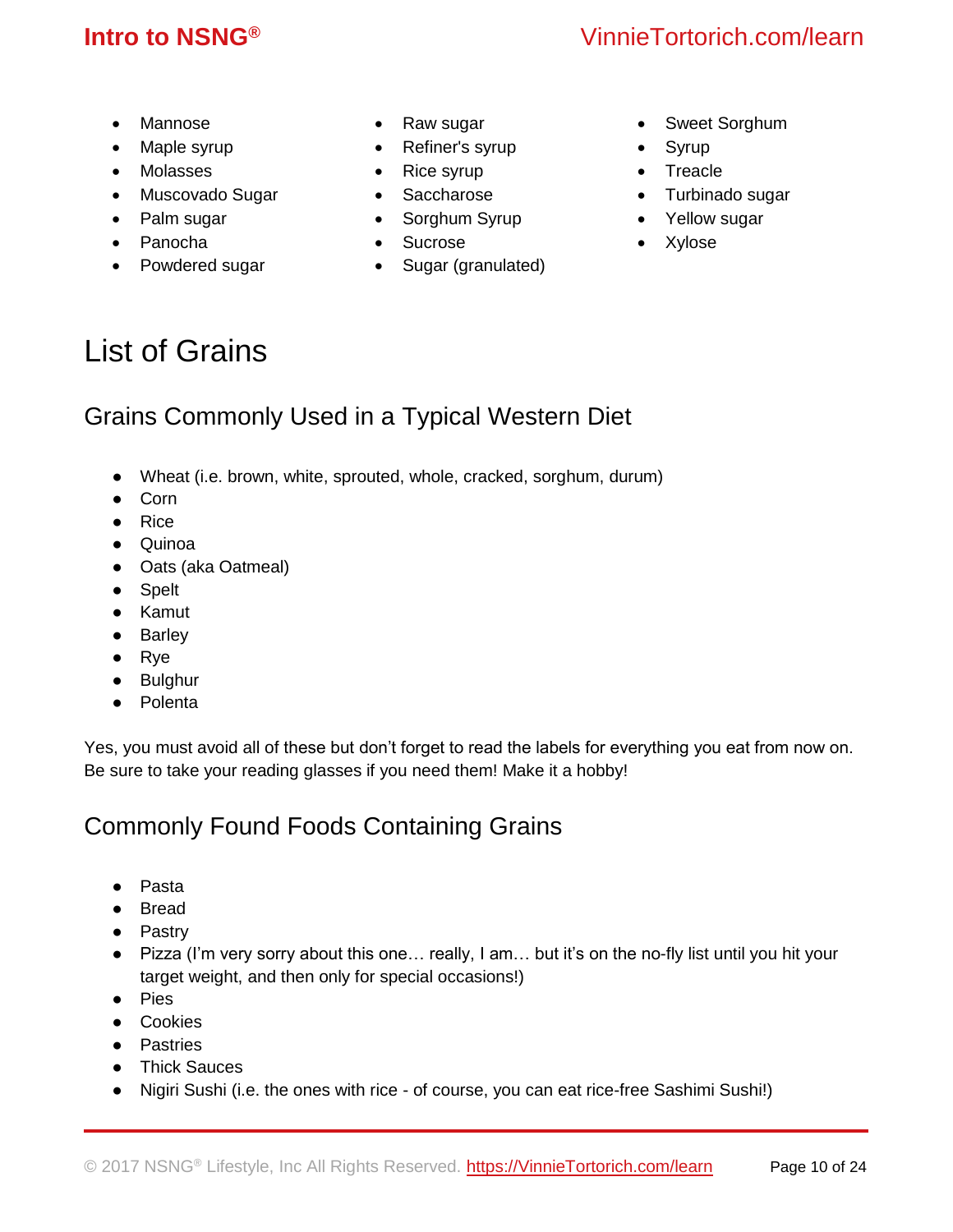- Soy Sauce (and many other "shop-bought" sauces)
- Crackers
- Chips
- Breaded foods
- Battered foods (even if they are oven-baked as opposed to fried)
- Grits
- Tortillas, Tacos and Tortilla Chips
- Dim Sum, Dumplings
- Matzo

## <span id="page-10-0"></span>What about Beans, Pulses and Legumes?

This Intro to NSNG<sup>®</sup> is intended as exactly that - an introduction. We wrote it so that people who are new to this site and not familiar with my podcast and book, *[Fitness Confidential](https://www.amazon.com/gp/product/1939337925/ref=as_li_qf_sp_asin_il_tl?ie=UTF8&tag=vinnitorto-20&camp=1789&creative=9325&linkCode=as2&creativeASIN=1939337925&linkId=17679c3cb3dae58f0721607dfbb84003)*, can make a start quickly, easily and immediately.

For some people, however, there are nuances to NSNG® that may be explored later on down the road when and if you have a really good NSNG<sup>®</sup> base. I do not support the 'carb-phobia" created by the media and diet industries as a money-making venture. Much of the power of the NSNG<sup>®</sup> lifestyle and the profound successes of my clients is because it is a "lifestyle" and not a "diet" and I don't believe in absolutes.

But *for the time being* I'm going to keep this really simple and say that beans, pulses and legumes, even though they are not grains, are to be avoided unless you are a vegetarian or a vegan (then you need these for protein). Remember, we're trying to break the bad habits that caused the damage to your metabolism and these items do pack a fairly hefty punch with their carbohydrate content.

## <span id="page-10-1"></span>And the Lowly Potato? That's Not a Grain.

## Why isn't there a P in NSNG®?

Potatoes are a starchy, sugary food that we all know are fattening, so why don't we include them in NSNG®? The answer is we do, we just didn't think NSNGNP sounded good. Sorry 'bout that.

Let's begin with your 'Average Joe' potato which is white or pale yellow inside. The simplest way to look at a white potato is to think of it as a great big bowl of sugar. Do not eat white potatoes. Period.

B..Bu.. But they're not a grain…. Don't care. Don't eat 'em.

Next…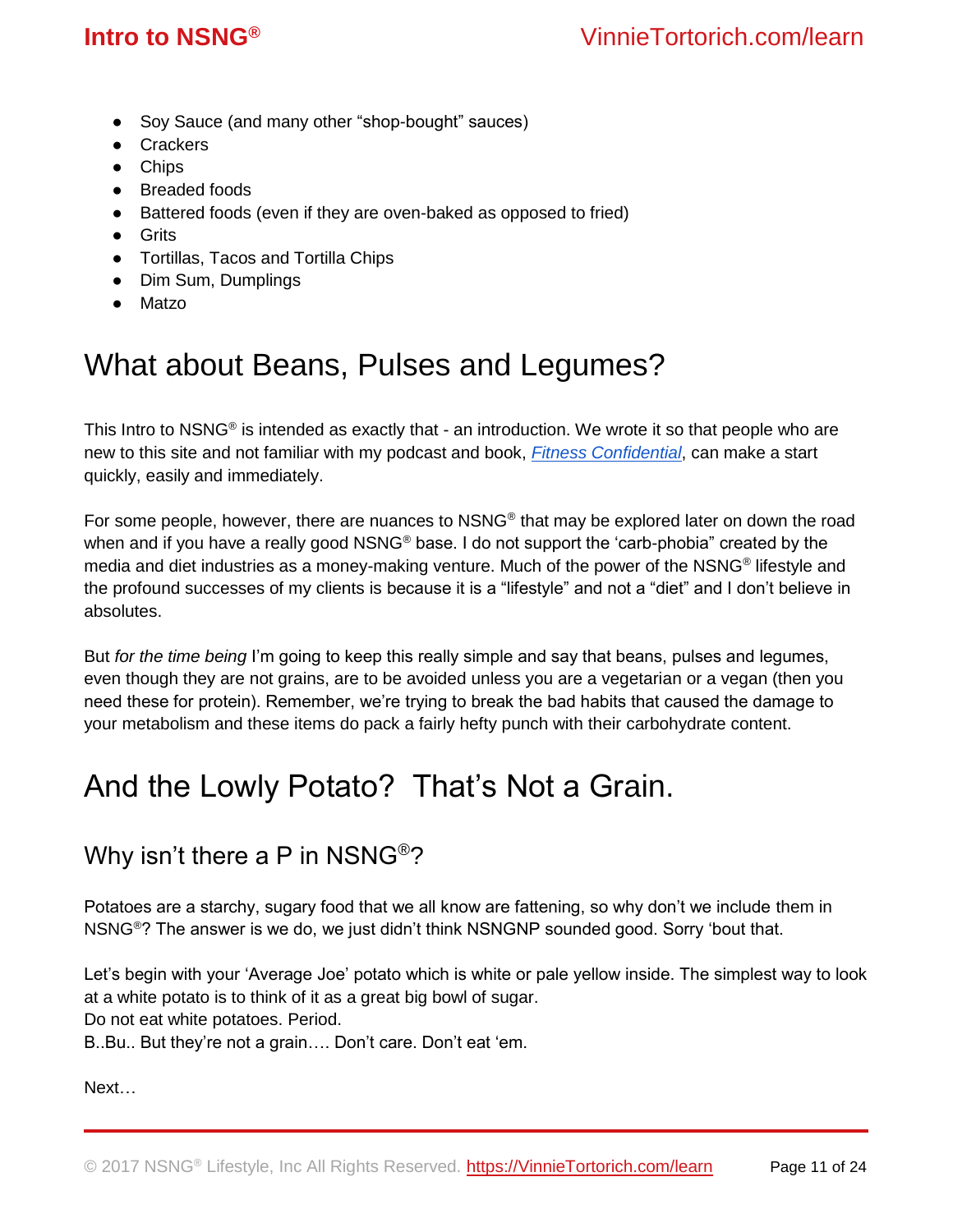## Sweet potatoes and yams.

Although they are slightly lower in carbohydrates than their white counterparts, they are still high in carbs and should be avoided.

There are other vegetables that you should stay away from, particularly in the first 30-45 days *and*  depending on your personal progress. A few of these are parsnips, carrots and beets - in other words, pretty much anything that is starchy and sweet.

## <span id="page-11-0"></span>What Should I Be Drinking?

## <span id="page-11-1"></span>The Basics

The list is short and (not so sugary) sweet:

- Water
- Soda/Sparkling Water (unflavored!)
- Coffee (unsweetened)
- Black or Green Tea (unsweetened)
- Herbal and Fruit Teas (unsweetened)
- Broth (e.g. chicken, beef etc)

The reality is that human beings, like animals, only need water for hydration after we have passed our infancy. Through the ages, we have created a plethora of alternative drinks which big corporations have convinced us that we need for various purposes. We drink coffee and tea to wake us up and herbal teas as a sleeping aid. We drink sports drinks to make us run faster and protein shakes for postexercise recovery. We drink energy drinks to pull an all-nighter and alcoholic drinks to take the edge off (and it is worth noting that drinking alcohol is well known to aid in the propagation of the species).

The range and purported purposes of these drinks is enormous and we are being constantly bombarded with advertising for newer, better, more seductive varieties, but the truth is all we really need is good old H2O.

So how much H2O? Well, there's an industry that tells us that we need it around the clock and we have bought into this myth to such an extent that there is now a whole separate industry for personalised, hipster water bottles and fancy water filtration systems. My advice is very simple and very cheap - drink water to quench your thirst. That's it. Oh, and by the way, it won't help you lose weight and it doesn't "flush out toxins". Don't get me started on "toxins" …

Can I drink milk? You may have noticed that I say you can have dairy products *if you tolerate them*  well. What I mean by dairy products are full fat cream, yogurt, cottage cheese, cheese etc. These are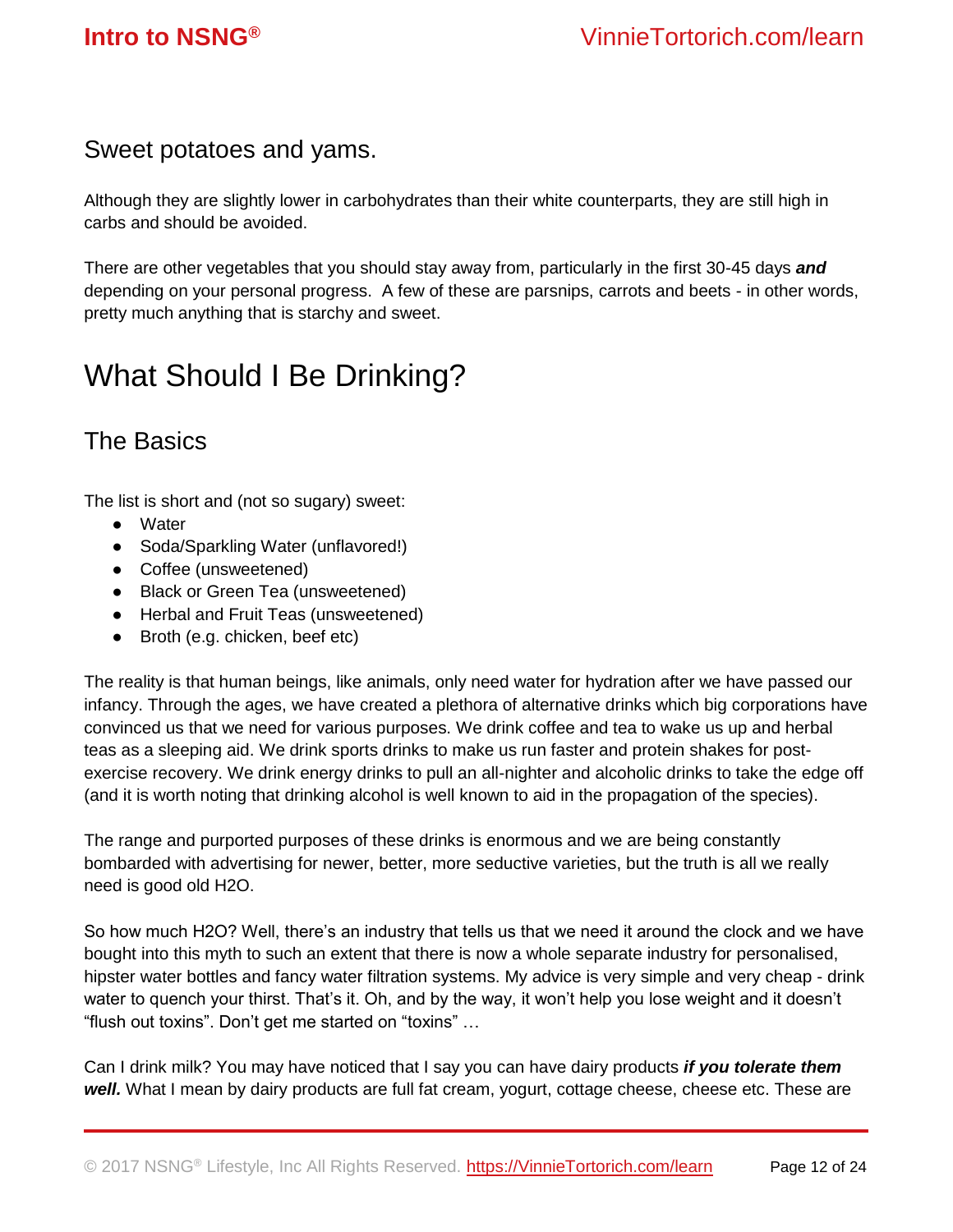OK because they contain a very high proportion of fat and relatively little lactose, which is sugar. Drinking milk, on the other hand, is different because even whole milk at 4% fat, at best, has a low fat to lactose (sugar) ratio. In other words, it's a sugar bomb.

## <span id="page-12-0"></span>What about Alcohol?

Let me start by saying that alcohol is poison at a physiological level, that's why when you've had too much your body forces you to vomit or pass out. But hey, I'm no angel and I enjoy an occasional alcoholic drink too. So relax! There is a way to enjoy an odd drink on NSNG<sup>®</sup>.

Alcohol basically comes in two forms - distilled and fermented. When we're trying to eat clean NSNG®, fermented alcohol such as wine and beer will not work as well and will hinder your progress. I do understand that many people are beer and wine aficionados and are simply not willing to give them up. So here's how you work around it. If you have a great deal of weight to lose and/or you have metabolic syndrome, I would suggest that you abstain from ALL alcohol for at least 30 days. After that, all being well, you can resume moderate consumption.

Is it better to have one glass of wine every day or three glasses twice a week? The answer is three glasses twice a week.

Now for the strong stuff. Spirits will not cause the same release of insulin as fermented alcoholic drinks, so there's a bit more leeway here. Beware of adding things such as tonic water which is very high in sugar and, obviously, syrupy liqueurs are off the table.

However, this still does not give us license to get crazy. Remember what I said at the beginning? Alcohol is poison.

## <span id="page-12-1"></span>What about Coffee?



Coffee has been given a bad rap but there's really nothing wrong with it. It's actually full of antioxidants and does not stunt your growth! The problem with coffee is usually what we put in it. Just go into a Starbucks and see…you get the picture. I put heavy cream in my coffee, just enough to cover the bottom of my cup. Heavy cream is NOT to be confused with "creamers". Creamers are quite simply garbage and you should stay well away.

Teas are great too. Just do not sweeten them. If you like them with milk, use whole milk (since the whole world agrees that heavy cream does not belong in tea). A splash of whole milk is not considered "drinking milk".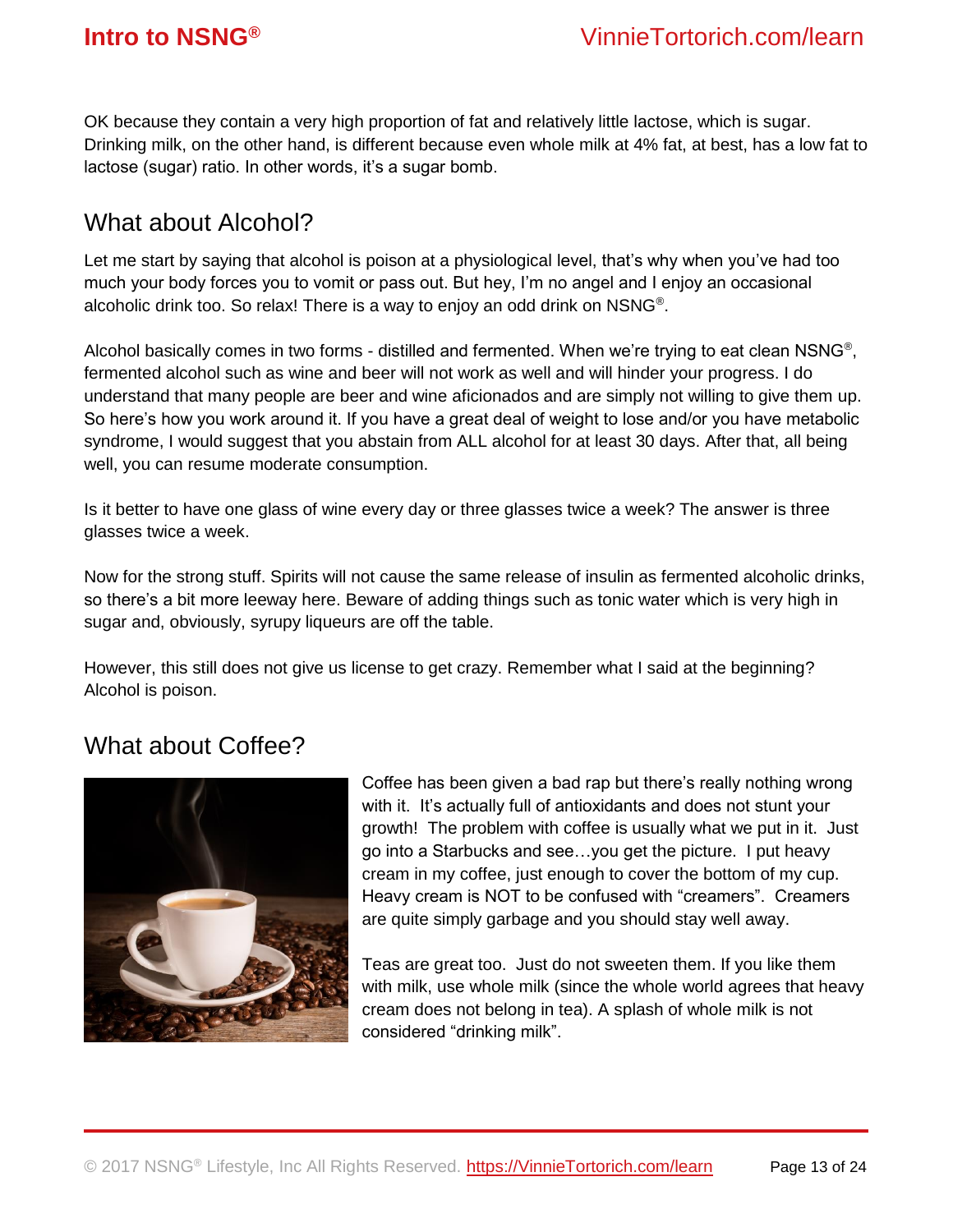## <span id="page-13-0"></span>What About Diet Sodas and Soft Drinks?

I advise *strongly* against any diet sodas and soft drinks whatsoever, even coconut water. Juices, sodas, coconut water, energy drinks and sports drinks all contain massive amounts of sugar. Diet drinks are just as bad because, not only can they be highly addictive, but they also contain artificial sweeteners, which, aside from being suspected of having very harmful effects on the body, also cause the pancreas to release insulin in a similar way as their sugary counterparts. Our body recognizes sweetness as sweetness and reacts accordingly. This is very disappointing to many of my clients but sadly there's no such thing as a free lunch.

## <span id="page-13-1"></span>Now for the Good Stuff. Oooooh Yeeeaaah!



All right hot stuff, what can you eat? Basically, everything the "experts" have been saying you can't eat, you should be putting back on the table. Don't fixate on "breakfast food" or "dinner food". Who says you can't have a Caprese Salad for breakfast or scrambled eggs for supper?

Here are some things we like to eat at home:

- Eggs (any way you want, as long as you include the yolks!)
- Bacon
- Beef
- Chicken
- Lamb
- Pork
- Fish
- Seafood
- Cheese (hard cheese is better...)
- Full fat plain yogurt
- Cottage Cheese ( the fattiest one you can find)
- Heavy whipping cream
- Creme Fraiche
- Vegetables (except potatoes and corn on the cob)
- Green Salad of all types
- Raw nuts (beware of seasoned nuts. They usually contain dextrose etc. Also, avoid 'roasted' nuts -- the roasting does bad things...)
- Butter
- Olives / Olive Oil
- Avocados / Avocado Oil
- **Berries**
- **Cherries**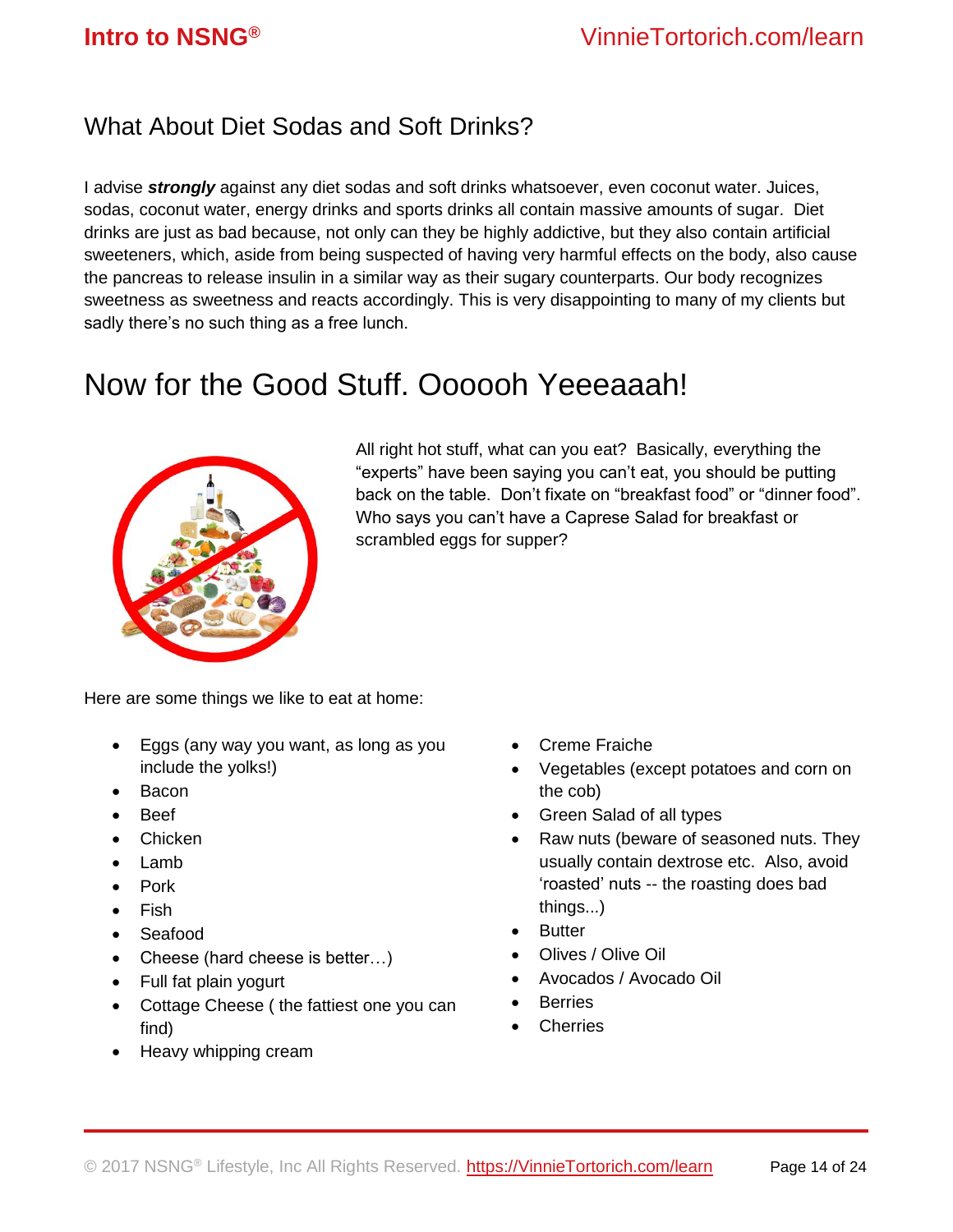<span id="page-14-0"></span>Here is a link to a glycaemic index chart (shows how "sugary" foods are): <http://www.glycemicindex.com/>

## Exercise is a Poor Way to Lose Weight

When I walk on stage, I like to say "Exercise is a poor way to lose weight". I say this for two reasons:

- 1. It grabs your attention
- 2. There's a lot of truth in it

Exercise is important for several reasons. Think of a car…. If you store it and don't use it, the battery will die, the tires will go flat, the suspension and springs will start to sag and the metal parts in the engine will seize up from lack of use. The same thing will happen to your body if you don't use it on a daily basis.

Exercise will strengthen every aspect of your body from your cardiovascular system to your musculoskeletal system. Keeping these systems strong is vital to our well-being especially as we age.

**Where people run into trouble is when they mistakenly believe that exercising gives them license to eat** *as much as* **and** *whatever* **they want.** Thinking that you can eat whatever you want because you've just "burnt all those calories" is working on the erroneous belief that "Calorie In/Calorie Out "works. Burn more than you take in - you'll get thin. That's just like being on a calorie restricted diet.

**This is a myth. It just doesn't work**! Go and watch a marathon and see how many overweight runners are crossing the finish line. These people have been training for months, burning thousands upon thousands of calories and they're still carrying extra weight. When I interview some of them, they will actually tell me that they gained weight as a result of their training.



<https://vinnietortorich.com/2015/09/obesity-hormones-and-triathlons/>

I don't like to prescribe exercise as a means to lose weight. I like to prescribe exercise as a means to acquire lean muscle mass. You want to have lean muscle mass for multiple reasons and I'll explain that another day. The only way to achieve lean muscle mass efficiently is exercising in conjunction with healthy eating habits i.e. staying away from processed carbs.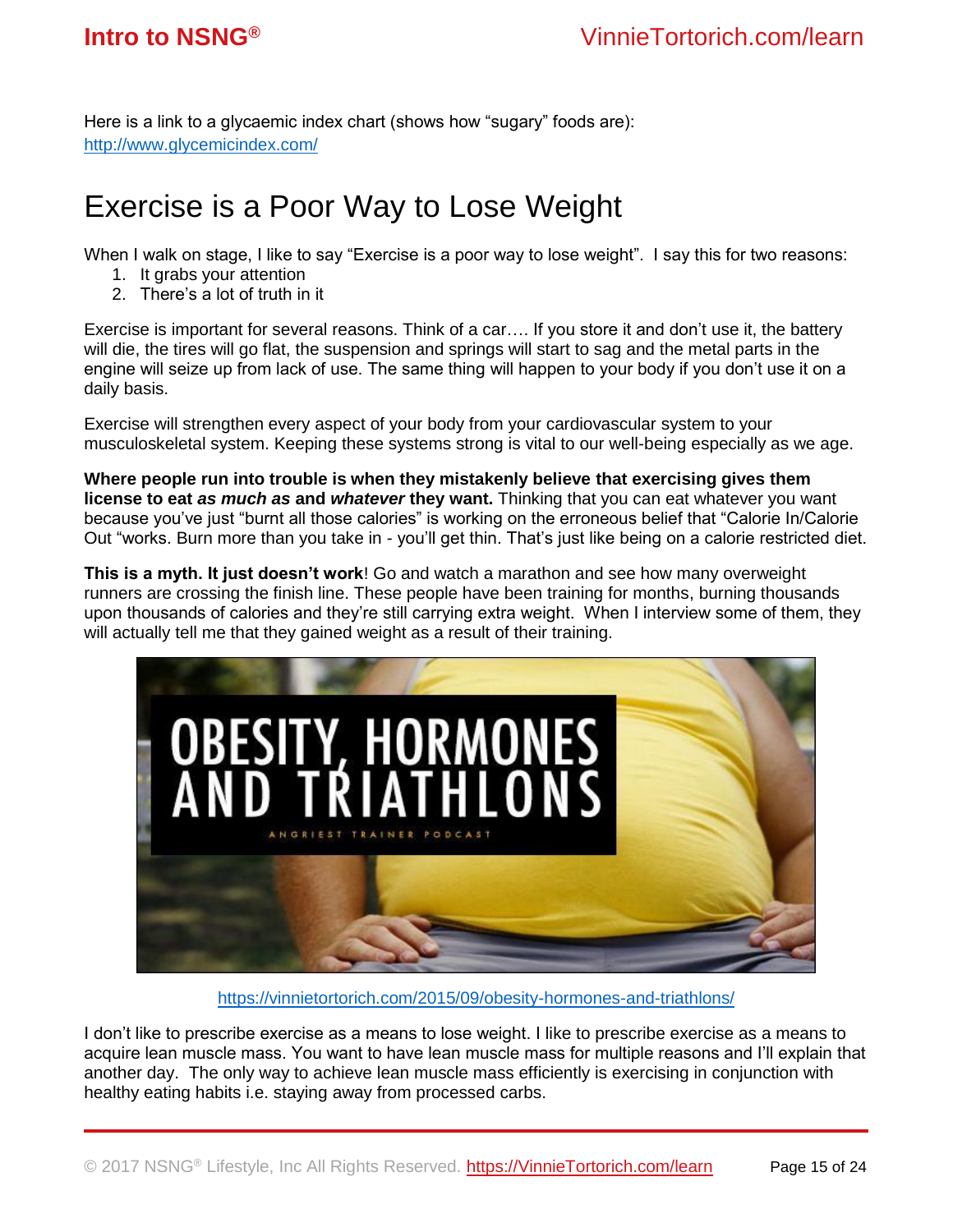People always ask me "What's the best exercise to do?". My answer is "The best exercise is *the one you are willing to do*". Here are a few examples in order of importance:

- Weight-bearing exercise is the *MOST* important (running, walking, jumping rope, ellipticals, stair machines, tennis, racquetball, dance class, jazzercise etc.) Any exercise where you are bearing the weight of your own body falls into this category
- Secondary to these are non-weight bearing aerobic exercises (cycling/spinning, rowing, swimming). These are fine as long as you make sure to work in some of the weight-bearing exercises along the way
- Resistance Training. This can be as simple as push-ups, pull-ups and lunges at home or you can do a full weight training session at a gym. (Weights, Pilates, group weight classes)
- Stretching is very important to keep our bodies flexible. It's a "use it or lose it" proposition. (Yoga, stretch class)

## <span id="page-15-0"></span>What to Expect in the First Few Days and Weeks

When you first start NSNG®, you're asking your body to make some big changes. People often ask me "Can I ease into it?". 'Fraid not. Some people like to wean themselves off the junk food by cutting out grains first and then sugar. That's fine and you may see some results from doing that, but realize that you're not actually NSNG® until you've cut out both grains and sugar.

Once you do this you may experience a fairly uncomfortable phenomenon commonly known as keto-flu (also goes by the name of "Atkins Flu" or as some are now saying "the NSNG® Flu"). Symptoms can include headache, fatigue, lethargy, constipation etc. Do not panic, as this is excellent news - this means NSNG® is working!

These symptoms will last between 12 and 36 hours depending on how carb-dependent you were. Drinking extra water, broth and taking extra salt will help if keto-flu is the culprit. This *generally* happens to most people between the 2nd and 4th day. Just hang in there.

Make sure that you arm yourself with lots of readily available NSNG<sup>®</sup> snacks which will prevent you from falling off the wagon. A handful of raw nuts, avocado, hard boiled eggs, a spoonful of the right kind of nut butter or a bite or two of cheese (if you tolerate dairy), are good examples.

For most people, but not all, weight loss should occur fairly quickly. In the first couple of weeks most people will lose a great deal of water and be thrilled. Usually this rather rapid weight loss will slow. This is normal and does not mean that you will not lose any more. It simply means that you have shed the excess fluid that your body was retaining. Instead of losing water and fat, you are now only losing fat.

<span id="page-15-1"></span>For some people this process will take a bit longer and you must be patient and stick with it. You want this, remember? **This is not a Get Thin Quick Scheme, it's a lifestyle.**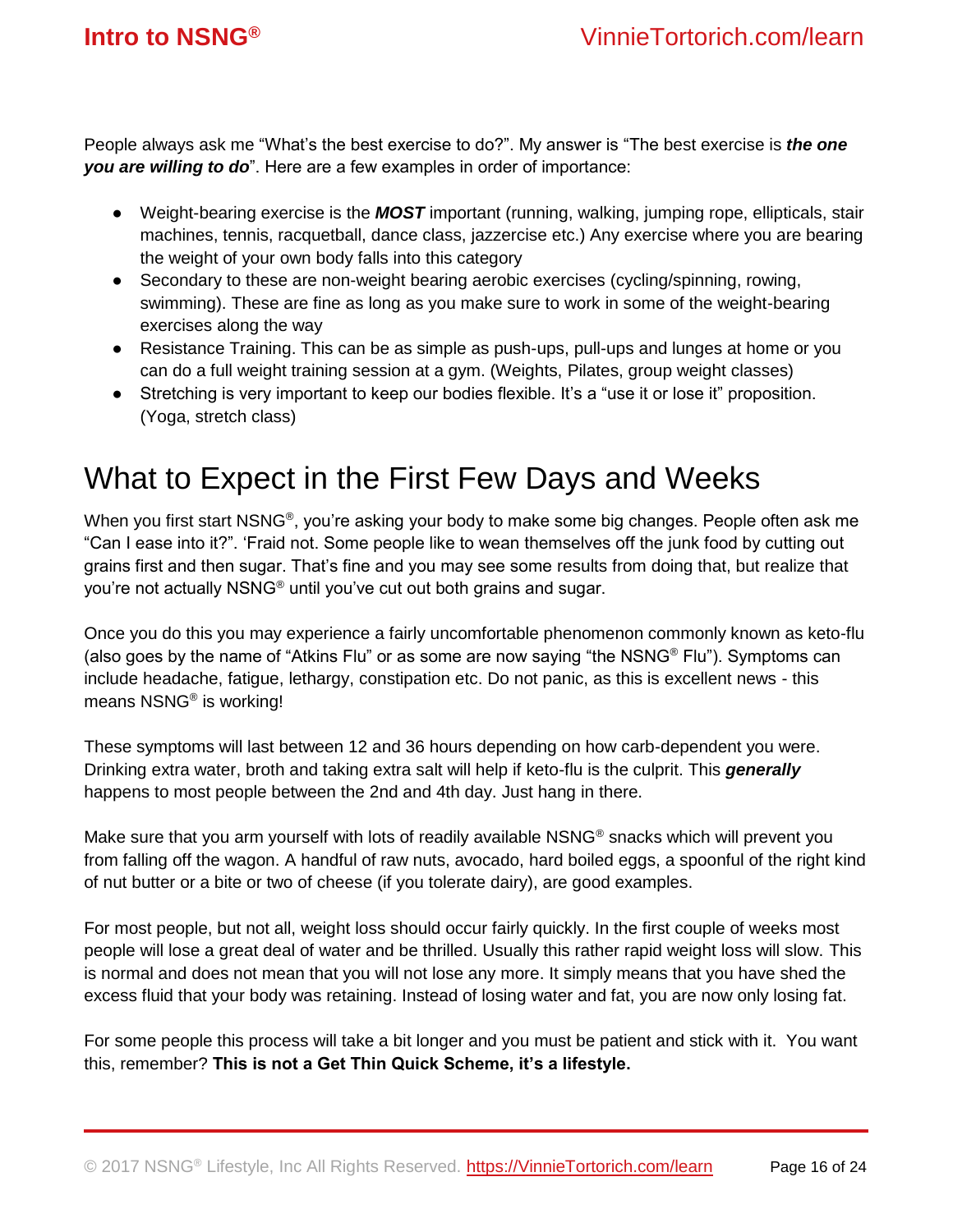## Appendix 1 - No Sugar No Grains® (NSNG®) Frequently Asked Questions

## **1) What is No Sugar No Grains (NSNG® ) all about?**

**Answer:** In its simplest form NSNG® is just that. You eliminate all processed and some natural sugars (honey, agave, etc) and all grains from your diet. In other words, you eat real food. What that means is that you have lots of healthy vegetables and meat/fish/eggs in your diet. For vegans or vegetarians however, the concept is the same, but they just don't have meat in their diet and they will be obliged to be diligent about getting enough protein, fat and Vitamin B12.

## **2) Aren't grains supposed to be healthy?**

**Answer:** We've always been told that grains are particularly healthy for our hearts and our digestion; however, grains (including whole grains) are very high in carbohydrates and high carbohydrate diets have an enormous negative impact on our entire system.

Findings from a study published recently in "The [Lancet"](http://www.thelancet.com/journals/lancet/article/PIIS0140-6736(17)32252-3/fulltext) further show that high carbohydrate foods are bad for us and that fats are extremely healthy.

"High carbohydrate intake was associated with higher risk of total mortality, whereas total fat and individual types of fat were related to lower total mortality. Total fat and types of fat were not associated with cardiovascular disease, myocardial infarction, or cardiovascular disease mortality, whereas saturated fat had an inverse association with stroke. Global dietary guidelines should be reconsidered in light of these findings."

## **3) Is it good enough to be Gluten Free?**

Answer: Although NSNG<sup>®</sup> is, by definition, gluten free, a Gluten Free Diet is not NSNG<sup>®</sup>. Rice, for example, contains no gluten, but is very high in carbohydrate.

## **4) What products does NSNG® put in the grains category?**

**Answer:** According to the USDA, grains are "any food made from wheat, rice, oats, cornmeal, barley or another cereal grain is a grain product. Bread, pasta, oatmeal, breakfast cereals, tortillas, and grits are examples of grain products."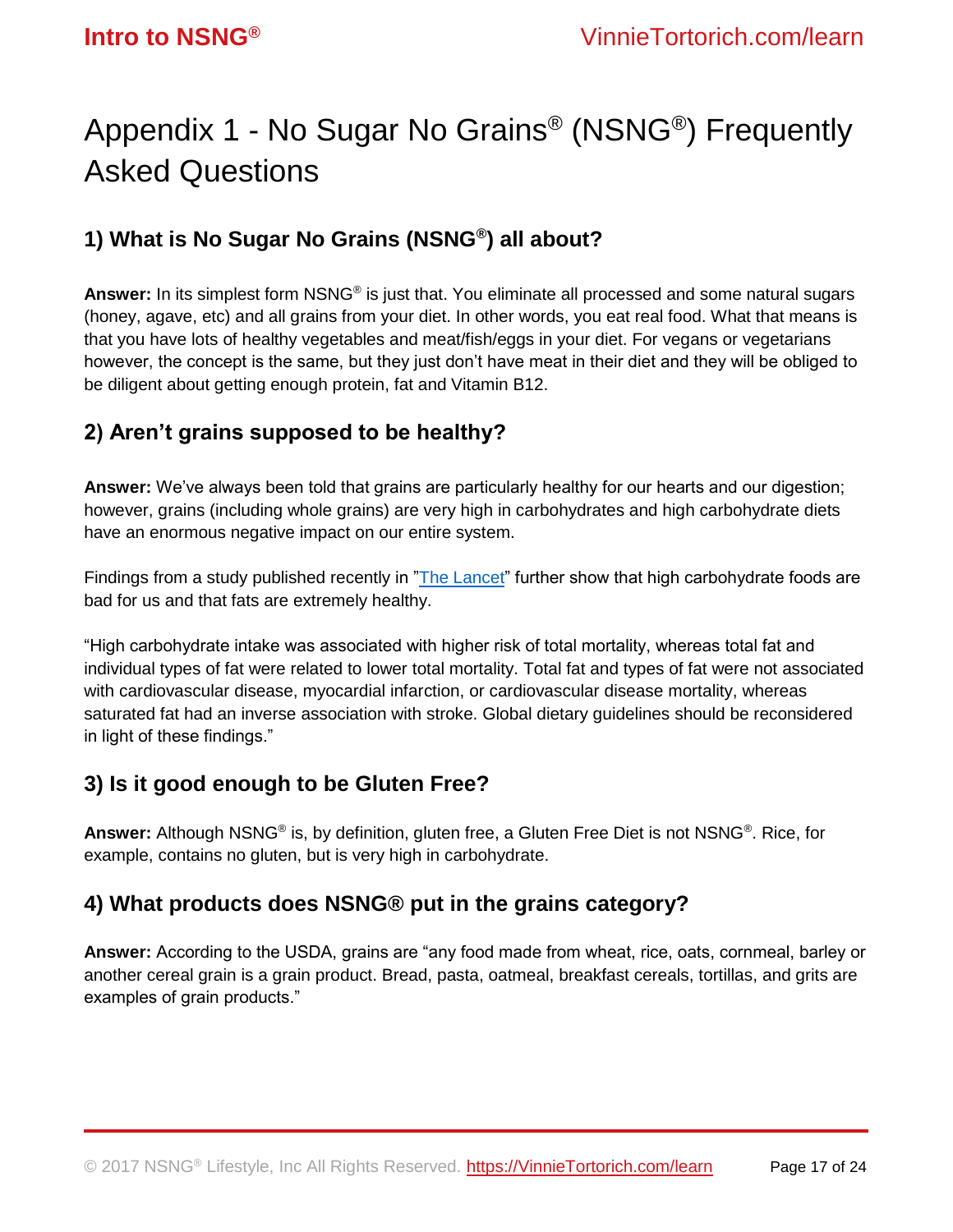### **5) What about quinoa?**

**Answer:** Quinoa is a grain, so it's not an NSNG® food.

### **6) In the NSNG® lifestyle, what are considered 'sugars'?**

**Answer:** See our full list of sugars above, but the short version is Glucose, Fructose, Sucrose, Glucose Syrup, Corn Syrup, High Fructose Corn Syrup (HFCS), Fruit Sugar, Raw Honey, Maple Syrup, Molasses, Agave Nectar, Palm Sugar, Coconut Sugar.

## **7) What about artificial sweeteners? Are there any that are considered NSNG®?**

**Answer:** Your body treats artificial sweeteners just like real sugar. So there are no artificial sweeteners that are NSNG® .

### **8) What are NSNG® suggested fats?**

**Answer:** Grass fed butter, coconut oil, macadamia nut oil, avocado oil, heavy whipping cream, nut butters (be careful to read the ingredient label to make sure it is pure nut butter and not filled with a lot of additives and other oils), Villa Cappelli olive oil (no olio della lampada), lard, tallow, bacon grease, ghee, MCT oil, full fat dairy (if you can tolerate it), olives and avocados.

## **9) Is there a difference in the quality of olive oil? What olive oil do you recommend?**

**Answer:** There is a difference in the quality of olive oil. In fact, some olive oil is a blend of not only olive oil from different regions, but also may contain other oils. The olive oil that is recommended by the show is Villa Cappelli olive oil. You can get it through vinnietortorich.com and use the code Vinnie for 10% off your order. Here is the UC Davis olive oil report:

<http://olivecenter.ucdavis.edu/research/files/report041211finalreduced.pdf>

### **10) What are some NSNG® suggested snacks?**

**Answer:** Low glycemic index fruit (berries, cherries), cut vegetables, hard boiled eggs, beef jerky, full fat cheese, raw nuts, olives, pumpkin seeds, 85% or greater dark chocolate, deviled eggs (homemade mayo), pepperoni slices, coconut oil, avocado, lettuce rolled up with smoked salmon and full fat cream cheese, hummus and celery, pickles, olive oil shots, or coffee with heavy cream (or grass fed butter or coconut oil).

### **11) What about dairy? Can I eat dairy products on NSNG®?**

**Answer:** If you can tolerate dairy, then dairy is ok to eat. You may need to cut back on your dairy, mainly cheese, if you are struggling to lose weight.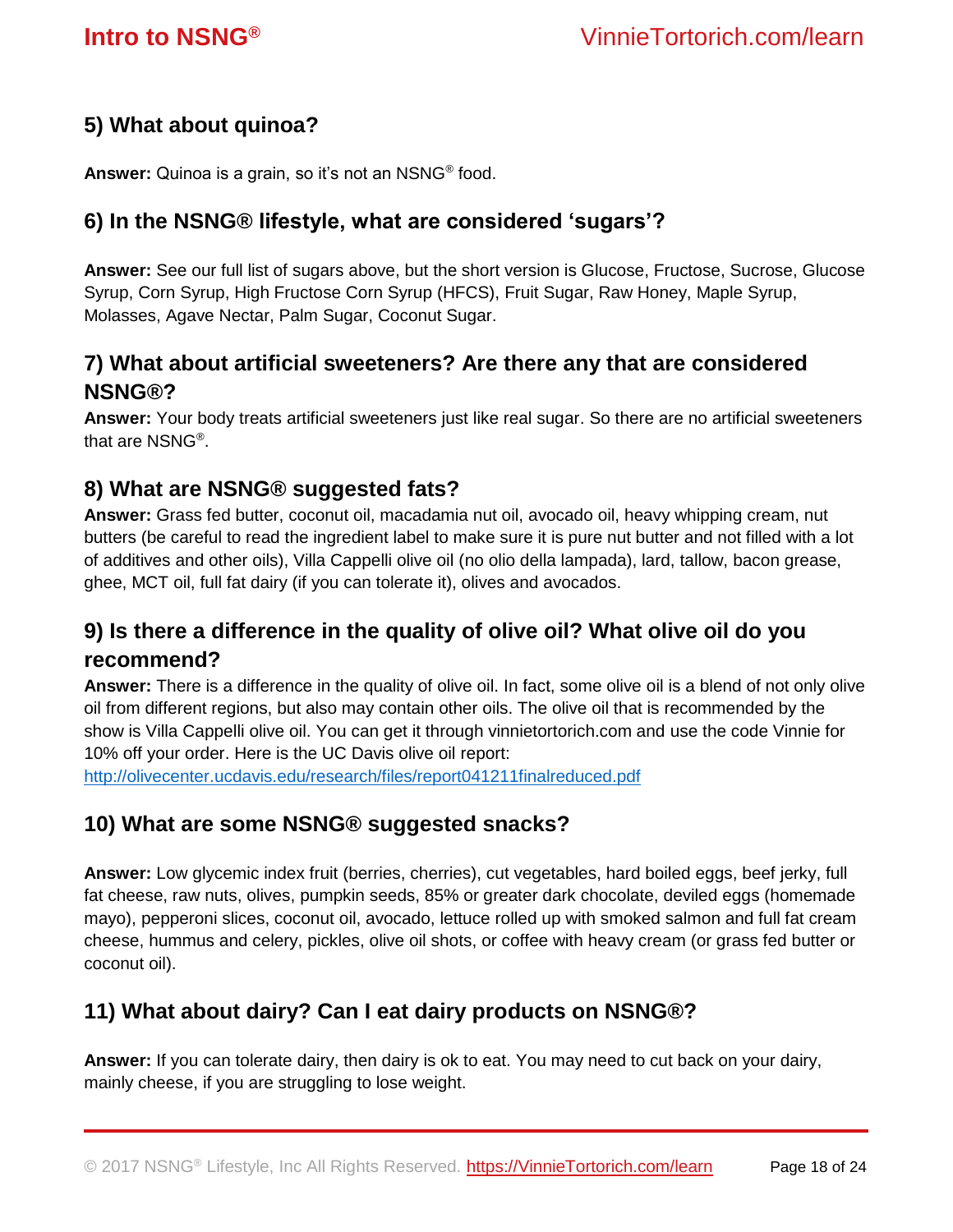### **12) What about fruits?**

**Answer:** Generally, berries and cherries are OK (eaten whole, with their fiber, not juiced). By the way, avocados and olives are actually fruits.

## **13) Can you eat legumes, pulses and beans on a NSNG® lifestyle? What kinds can you eat?**

**Answer:** If you are a vegan or vegetarian, these items such as lentils, garbanzos, beans are ok. It's not optimal but it's a good source of protein for people who don't eat meat/animal products.

**14) How can I find locally grown, organic vegetables? (Note: This is for resource purposes only. You** can still be NSNG<sup>®</sup> and not eat locally grown, organic vegetables.)

**Answer:** You can look for a local Community Supported Agriculture (CSA) at the following link: <http://www.localharvest.org/>

## **15) How can I find locally caught wild fish? (Note: This is for resource purposes only. You can still be** NSNG<sup>®</sup> and not eat locally caught wild fish.)

**Answer:** You can look for a local Community Supported Fishery (CSF) at the following link: <http://www.localcatch.org/index.html>

## **16) Where can I find grass fed beef? Pastured eggs? Pastured chickens?**

**Pastured Pork?** (Note: This is for resource purposes only. You can still be NSNG<sup>®</sup> and not eat grass fed beef, pastured eggs, pastured chicken, pastured pork, etc.)

**Answer:** You can look for a local farm or a farm in your area by going to the following link: http://www.eatwild.com/products/

### **17) What are suggested NSNG® fuels for endurance events?**

**Answer:** You can fuel with olive oil, nut butters (e.g. Justin's Almond Butter, which comes in little packs), avocado, coconut oil, olives or any NSNG® food that you can tolerate and with which you have practiced during training. Don't do anything new on race day!

### **18) What about chocolate milk as a recovery food?**

**Answer:** Absolutely not! Chocolate milk is loaded with sugar.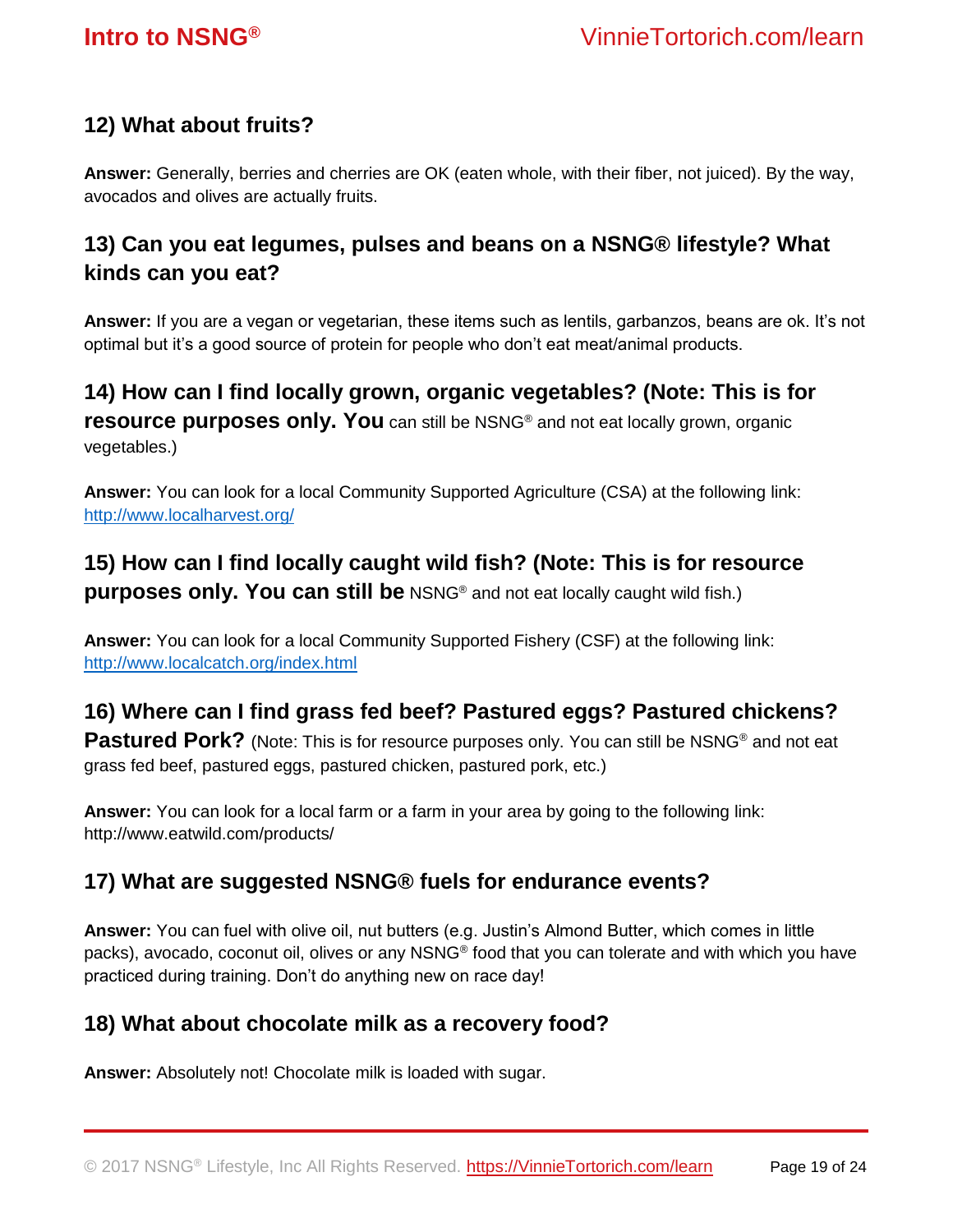### **19) Where can I get the book "Fitness Confidential" #FitnessConfidential?**

**Answer:** You can purchase hard copy and audio versions of Fitness Confidential exclusively on Amazon or Audible -- You can also find many helpful books on our NSNG® Book Club page.

### **20) What's the difference between NSNG® and Paleo?**

**Answer:** Not much. I like the Paleo philosophy. It does not include dairy products but allows honey and a few other sweeteners. My personal belief is that NSNG® is much simpler, much cheaper and much more practical.

### **21) Must I exercise?**

**Answer:** I always say "Exercise is a poor way to lose weight". I am not giving you an excuse to sit on the couch but it should not be relied upon as the best method. Exercise is EXTREMELY important for many aspects of modern life and should be used to complement the NSNG® lifestyle. What usually happens is that NSNG®-ers start to feel much better and start to really look forward to and enjoy exercise.

### **22) This looks too hard -- can't I 'ever' eat pizza, sushi with rice, pasta, etc?**

**Answer:** I like to use the term "Put Life Into living". One of the reason the NSNG® lifestyle works for so many people is because it is not a diet. It's about mending a broken metabolism and learning what it feels like to have vibrant health. Once you have a very sound base in NSNG® it is reasonable to allow yourself, on special occasions or just when the moment presents itself, a "Cheat Meal", i.e. a dessert or a piece of birthday cake. Do not turn this into a "Cheat Day". "Cheat Days" have a habit of turning into "Cheat Weeks" and so on ad infinitum…

### **23) Can I overeat with NSNG® approved Foods?**

**Answer:** Yes. Use your common sense. The good news is that after a few days of eating correctly, you will find yourself feeling more sated and less likely to overeat at all, as your system is adjusting and your hormones are being allowed to function correctly.

## **24) How can I get Vinnie on a phone consult? How much do these sessions cost?**

**Answer:** You can go to<http://vinnietortorich.com/phone-consultation/> and fill out the information to request a phone consultation with Vinnie. The rates are currently \$115 for 1/2-hour consultation, and \$195 for a 1 hour consultation. This can be extremely helpful if you have specific questions or anxieties. Vinnie will quickly get to the root of the problem and get you up and running with your NSNG® Lifestyle.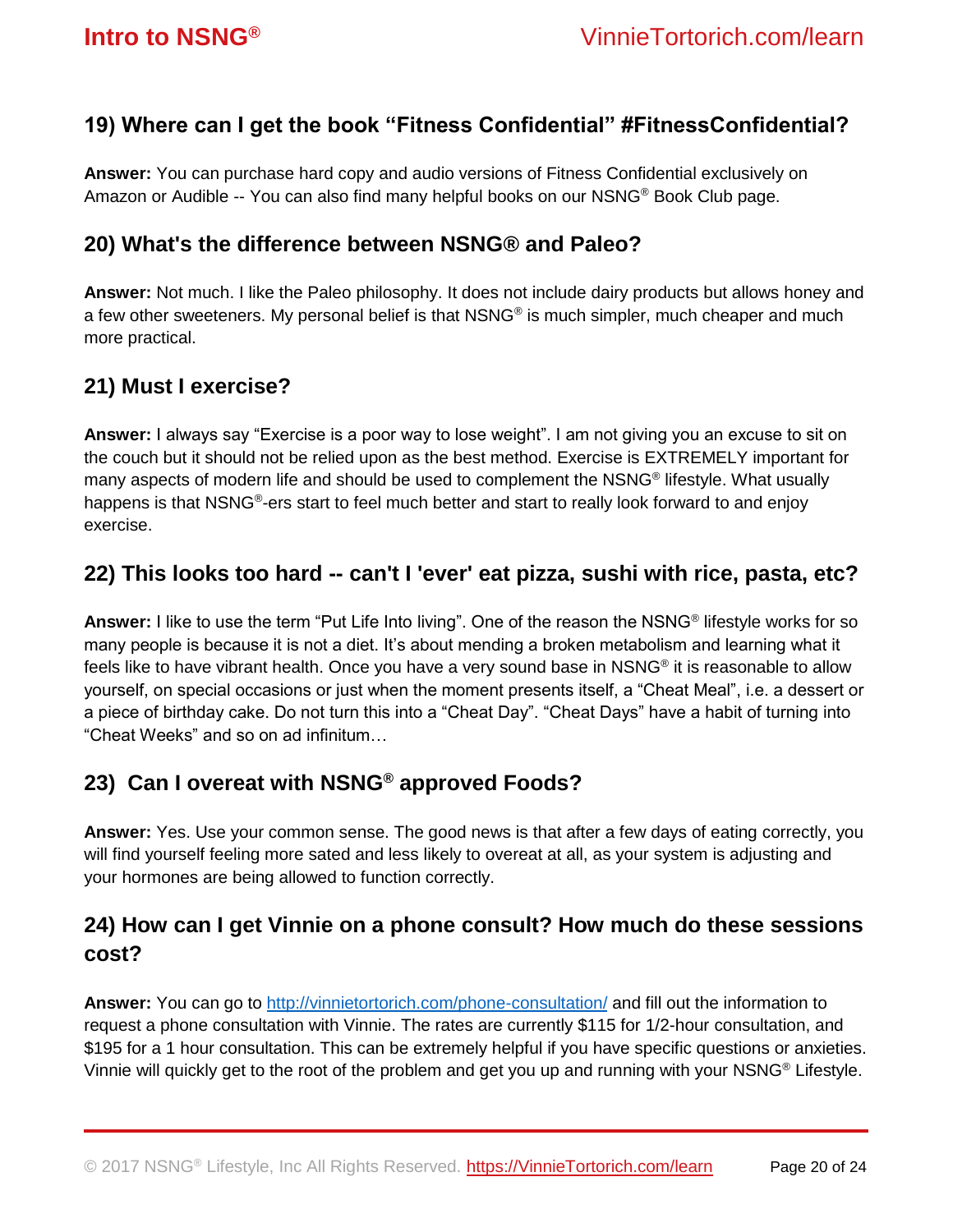## <span id="page-20-0"></span>Appendix 2 – More Great Resources

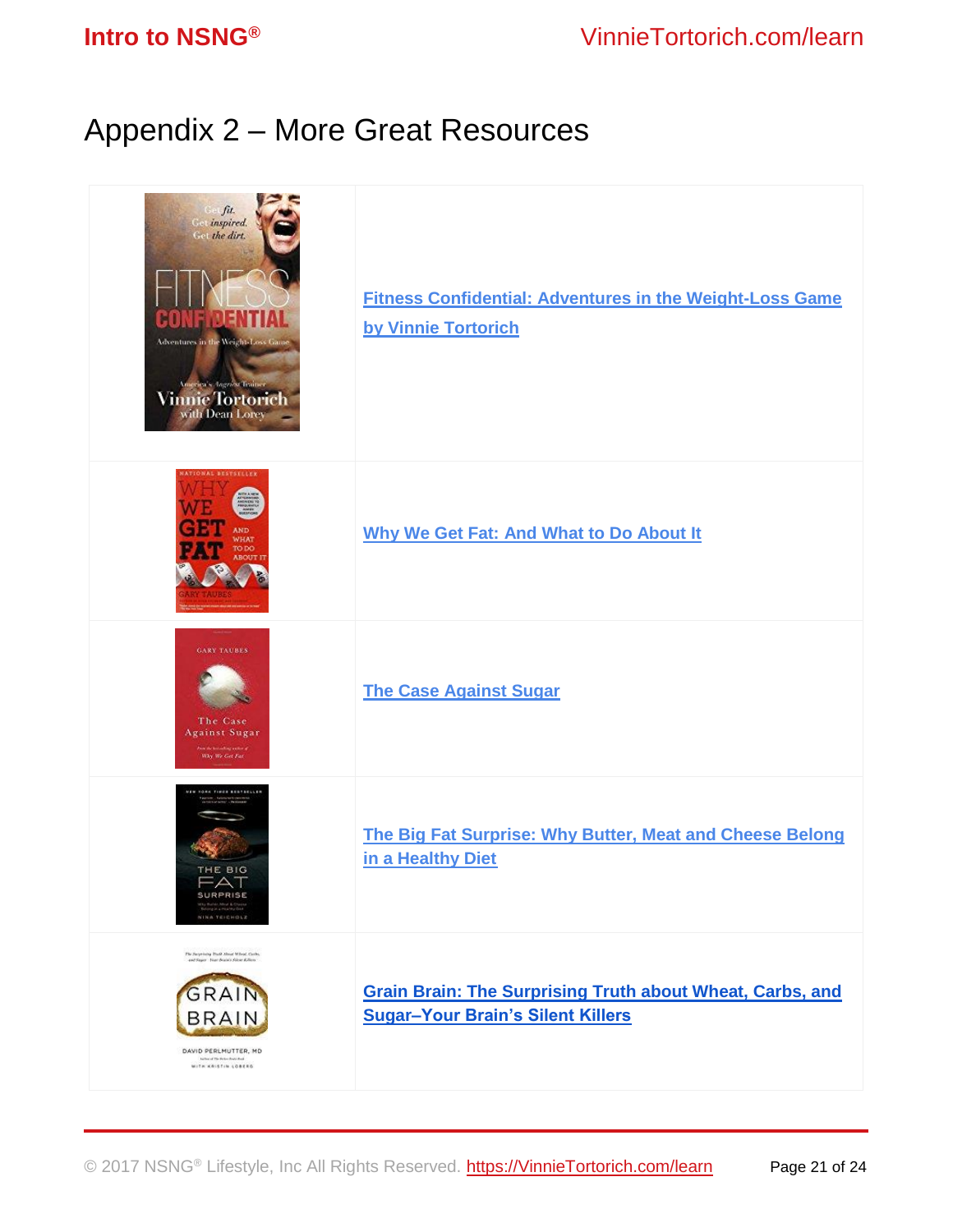## **Intro to NSNG®** VinnieTortorich.com/learn

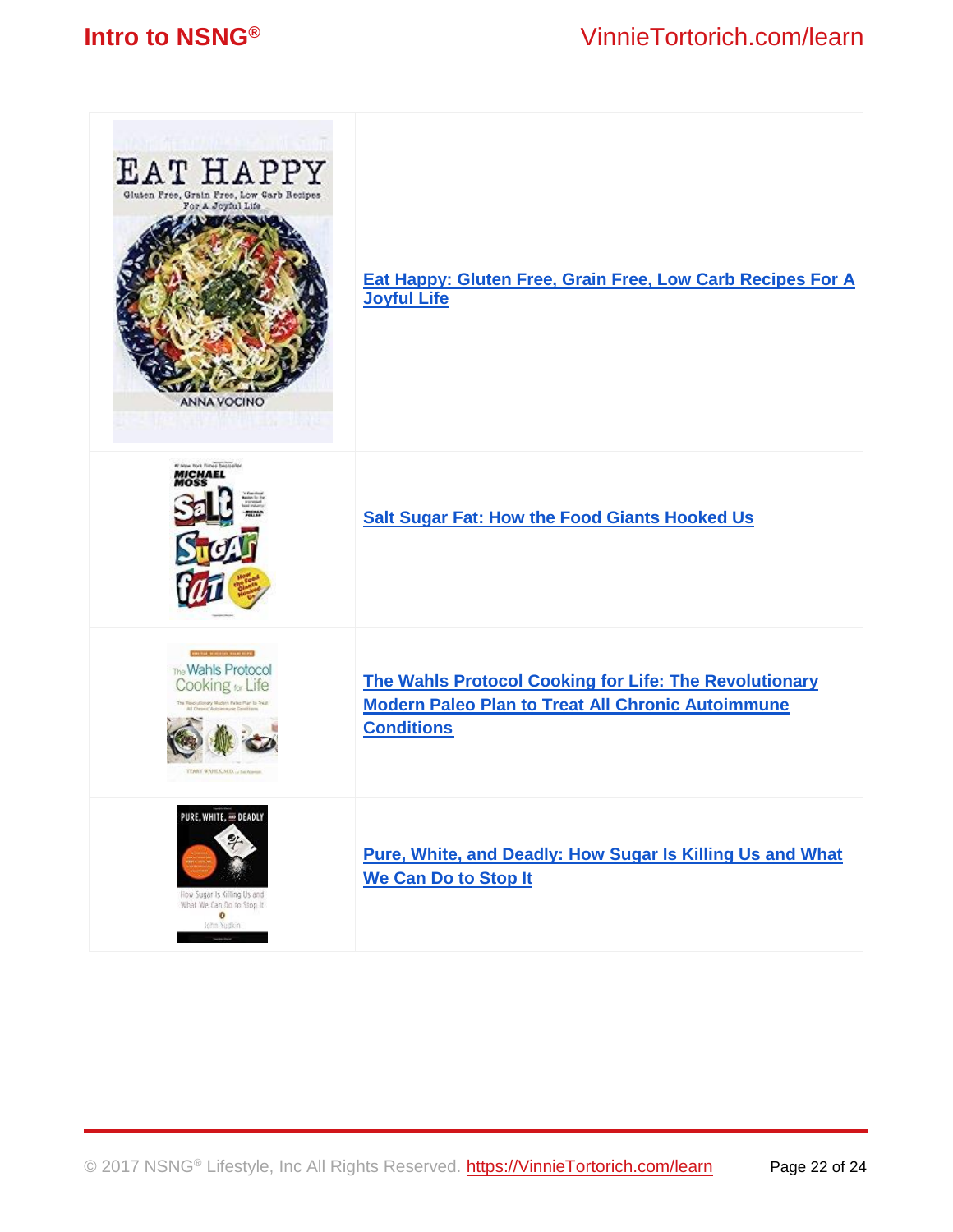| NEW YORK TIMES BESTSELLER<br><b>Boating the Odds Against</b><br>SUGAR, PROCESSED FOOD.<br><b>OBESITY, and DISEASE</b><br>.<br>Seats the first deal was a first deal of the power.<br>Republicance of the powerful deal was filled a power<br>Robert H. Lustig, M.D.                                                                                         | <b>Fat Chance: Beating the Odds Against Sugar, Processed</b><br><b>Food, Obesity, and Disease</b>           |
|-------------------------------------------------------------------------------------------------------------------------------------------------------------------------------------------------------------------------------------------------------------------------------------------------------------------------------------------------------------|-------------------------------------------------------------------------------------------------------------|
| A whelp imperfect book, do CONCENT CONTRACT from your door finals about 1995."<br>HIGHAIN, FISLAPS, AUTHER OF IN DEFENSE OF FIND<br>Sary Texton is a trave and held science purceled who does not<br>GOOD<br>CALORIES,<br><b>BAD</b><br>CALORIES<br>FATS, CARBS, AND THE CONTROVERSIAL<br>SCIENCE OF DIET AND HEALTH<br>GARY TAUBES<br>Copyrighted Makerial | <b>Good Calories, Bad Calories: Fats, Carbs, and the</b><br><b>Controversial Science of Diet and Health</b> |
| OVER 1 MILLION COPIES SOLD!<br>LOSE THE WHEAT, LOSE THE WEIGHT<br><b>D YOUR PATH BACK TO HEALTH</b><br><b>WILLIAM DAVIS, MD</b>                                                                                                                                                                                                                             | Wheat Belly: Lose the Wheat, Lose the Weight, and Find<br><b>Your Path Back to Health</b>                   |
| <b>Vinnie Tortorich</b>                                                                                                                                                                                                                                                                                                                                     | https://vinnietortorich.com/                                                                                |
| <b>Phone Consult with Vinnie</b>                                                                                                                                                                                                                                                                                                                            | https://vinnietortorich.com/phone-consultation/                                                             |
| <b>NSNG Book Club</b>                                                                                                                                                                                                                                                                                                                                       | https://vinnietortorich.com/nsng-book-club/                                                                 |
| <b>Thrive Market</b>                                                                                                                                                                                                                                                                                                                                        | www.thrivemarket.com                                                                                        |
| <b>Green Grocer Market</b>                                                                                                                                                                                                                                                                                                                                  | https://www.greengrocerdallas.com/                                                                          |
| <b>Villa Cappelli Olive Oil</b>                                                                                                                                                                                                                                                                                                                             | https://villacappelli.com/                                                                                  |
| <b>Pure Vitamin Club</b>                                                                                                                                                                                                                                                                                                                                    | https://purevitaminclub.com/mc90day.html                                                                    |
| Amazon                                                                                                                                                                                                                                                                                                                                                      | www.amazon.com                                                                                              |
| Dominic D'Agostino, Ph.D.                                                                                                                                                                                                                                                                                                                                   | http://health.usf.edu/medicine/mpp/faculty/24854/Do                                                         |
| <b>Nina Teicholz</b>                                                                                                                                                                                                                                                                                                                                        | https://ninateicholz.com/                                                                                   |
| <b>David Perlmutter, MD</b>                                                                                                                                                                                                                                                                                                                                 | http://www.drperlmutter.com/blog/                                                                           |
| Jason Fung, MD                                                                                                                                                                                                                                                                                                                                              | https://intensivedietarymanagement.com/                                                                     |
| <b>William Davis, MD</b>                                                                                                                                                                                                                                                                                                                                    | http://www.wheatbellyblog.com/                                                                              |